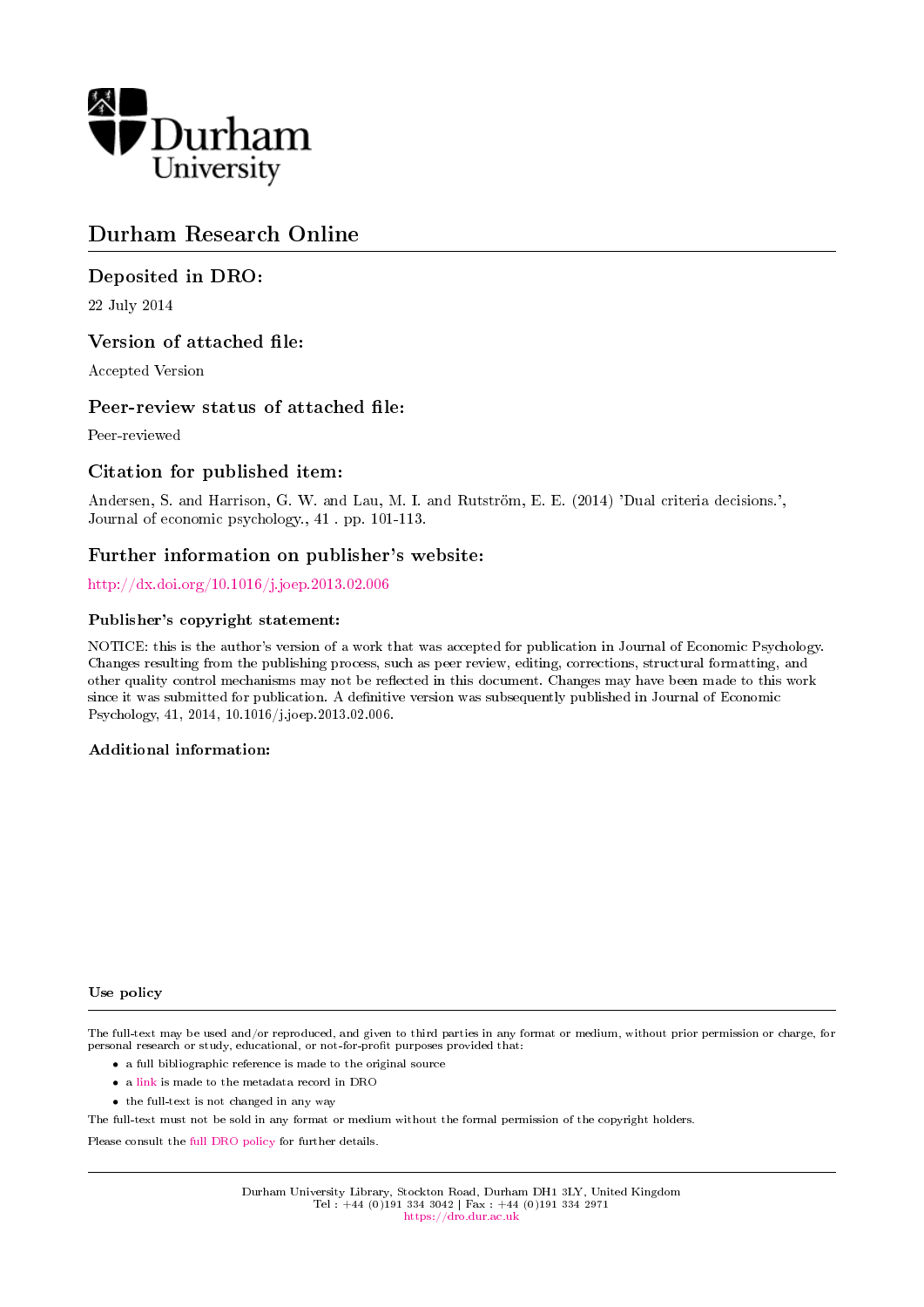# **Dual Criteria Decisions**

by

Steffen Andersen, Glenn W. Harrison, Morten Igel Lau and Elisabet E. Rutström †

April 2012

*Abstract.* The most popular models of decision making use a single criterion to evaluate projects or lotteries. However, decision makers may actually consider multiple criteria when evaluating projects. We consider a dual criteria model from psychology. This model integrates the familiar tradeoffs between risk and utility that economists traditionally assume, allowance for rank-dependent decision weights, and consideration of income thresholds. We examine the issues involved in full maximum likelihood estimation of the model using observed choice data. We propose a general method for integrating the multiple criteria, using the logic of mixture models, which we believe is attractive from a decision-theoretic and statistical perspective. The model is applied to observed choices from a major natural experiment involving intrinsically dynamic choices over highly skewed outcomes. The evidence points to the clear role that income thresholds play in such decision making, but does not rule out a role for tradeoffs between risk and utility or probability weighting.

Keywords: risk, multiple criteria, individual decision making, natural experiment

† Department of Economics, Copenhagen Business School, Copenhagen, Denmark (Andersen and Lau); Department of Risk Management & Insurance and Center for the Economic Analysis of Risk, Robinson College of Business, Georgia State University, USA (Harrison); Durham Business School, Durham University, UK (Lau); and Robinson College of Business, Georgia State University, USA (Rutström). E-mail contacts: sa.eco@cbs.dk, gharrison@gsu.edu, m.i.lau@durham.ac.uk and erutstrom@gmail.com. We thank the U.S. National Science Foundation for research support under grants NSF/HSD 0527675 and NSF/SES 0616746, the Danish Social Science Research Council for research support under project 275-08-0289, and the Carlsberg Foundation under grant 2008\_01\_0410.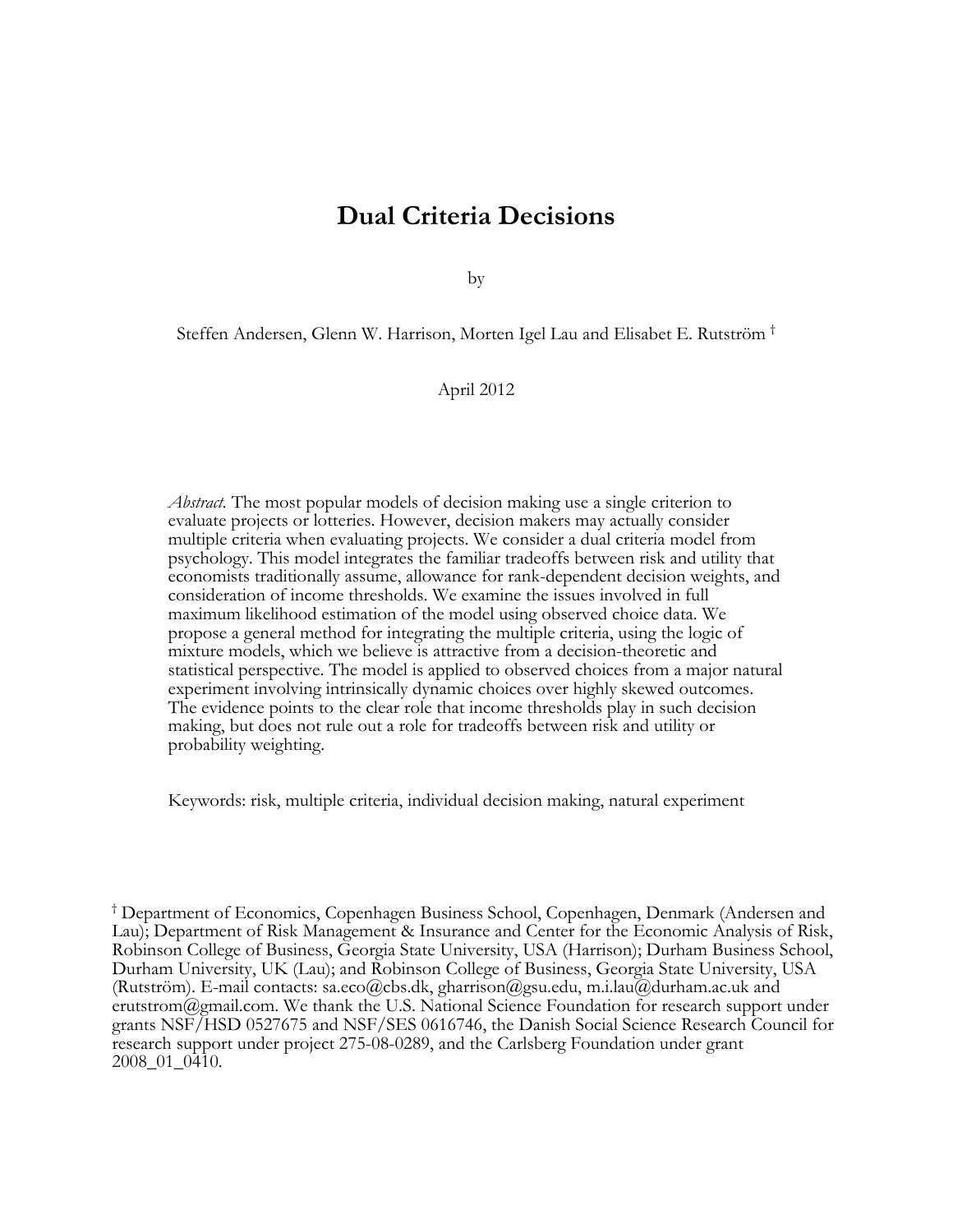When decisions are being made about risky investments, do decision makers boil all of the facets of the prospect down to one criterion, which is then used to rank alternatives and guide choice, or do they use multiple criteria? The prevailing approach of economists to this problem is to generally assume a single criterion, whether it reflects standard expected utility theory (EUT), rankdependent utility (RDU) theory, or prospect theory (PT). In each case the risky prospect is reduced to some scalar, representing the preferences, framing and budget constraints of the decision-maker, and then that scalar is used to rank alternatives. Many other disciplines assume the use of decisionmaking models or heuristics with multiple criteria. And often one encounters frustration that it is not possible to encapsulate all aspects of a decision into one of the popular single-criterion models.

We consider the "dual criteria" approach by means of an extraordinarily rich case study: the television game show *Deal Or No Deal*. Behavior in this show provides a wonderful opportunity to examine dynamic choice under uncertainty in a controlled manner with substantial stakes. The show has many of the features of a controlled natural experiment: contestants are presented with welldefined dynamic choices where the stakes are real and sizeable, and the tasks are repeated in the same manner from contestant to contestant.<sup>1</sup>

The game involves each contestant deciding in a given round whether to accept a deterministic cash offer or to continue to play the game. It therefore represents a non-strategic game of timing, and is often presented to contestants as exactly that by the host. If the subject chooses "No Deal," and continues to play the game, then the outcome is uncertain. The sequence of choices is intrinsically dynamic because the deterministic cash offer evolves in a relatively simple manner as time passes. Apart from adding drama to the show, this temporal connection makes the choices particularly interesting and, arguably, more relevant to the types of decisions one expects in naturally occurring environments.<sup>2</sup> We explain the format of the show in section 1, and discuss this temporal

 $1$  Game shows are increasingly recognized as a valuable source of replicable data on decision-making with large stakes. Andersen, Harrison, Lau and Rutström [2008b] review the applications to choice under uncertainty, including many recent applications of data from *DOND*. All of these studies consider singlecriterion models.

 $2^2$  Cubitt and Sugden [2001] make this point explicitly, contrasting the static, one-shot nature of the choice tasks typically encountered in laboratory experiments with the sequential, dynamic choices that theory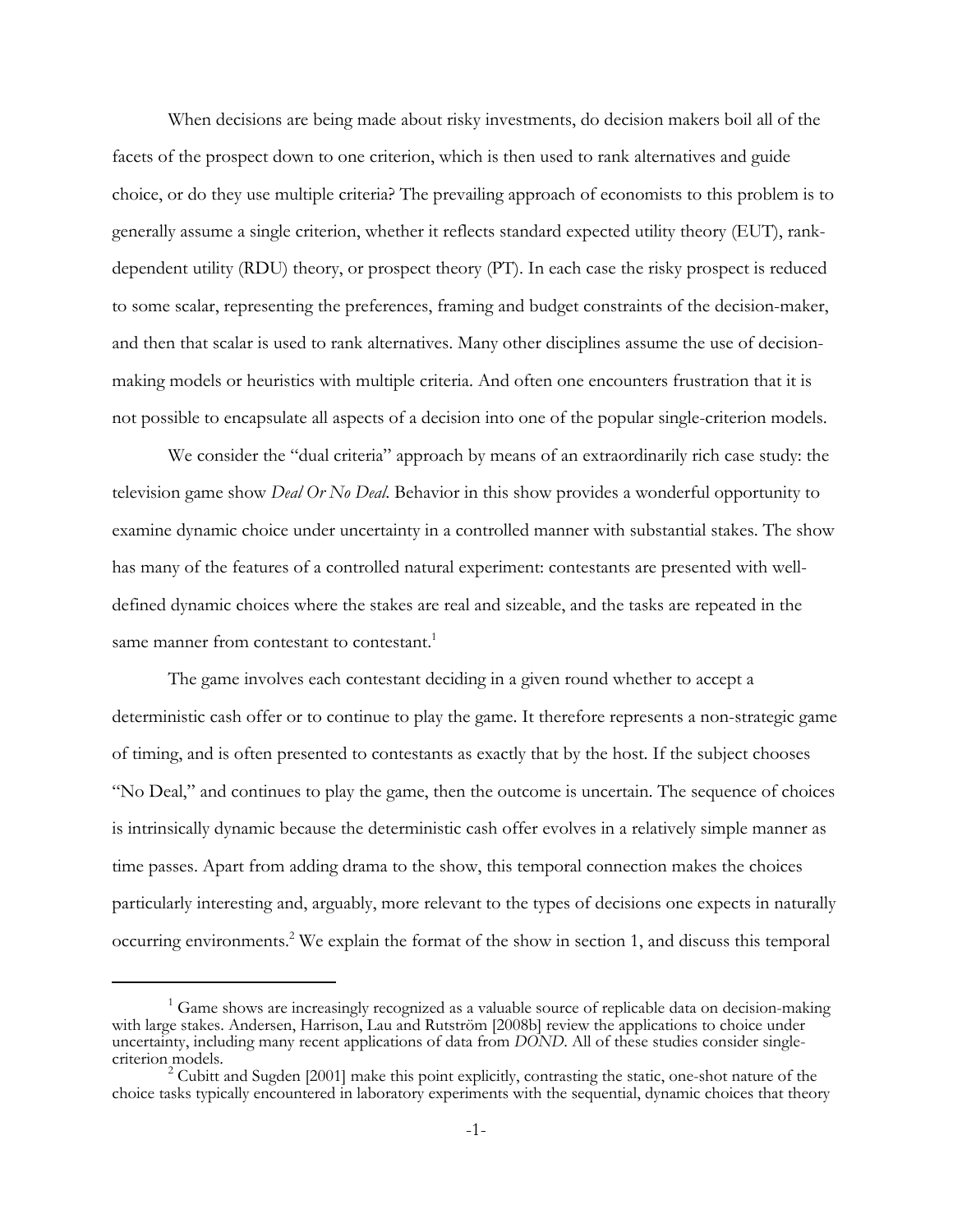connection.

We examine two modeling approaches to these data. One is the single-criterion RDU model, which can be viewed as a generalization of EUT to allow for non-linear decision weights. The other is a specific dual-criteria model from psychology which could have been built with this task domain in mind: the SP/A theory of Lopes [1995]. The SP/A model departs from EUT, RDU and PT in one major respect: it is a dual criteria model. Each of the single criterion models, even if they have a number of psychological components to their evaluation stage, boil down to a scalar index for each lottery. The SP/A model instead explicitly posits two distinct but simultaneous ways in which the same subject might evaluate a given lottery. One is the SP part, for a process that weights the "security" and "potential" of the lottery in ways that are similar to RDU. The other is the A part, which focuses on the "aspirations" of the decision-maker. In many settings these two parts appear to be in conflict, which means that one must be precise as to how that conflict is resolved. We discuss each part, and then how the two parts may be jointly estimated in section 2.

Apart from presenting a systematic maximum-likelihood approach to the estimation of the SP/A model, we propose a natural decision-theoretic and statistical framework to resolve the potential conflict between the two criteria. This is the notion of a mixture of latent decision-making processes. Rather than view the observed data as generated by a single decision-making process, such as EUT, RDU *or* PT, one could easily imagine the data from a sample being generated by some mixture of these processes. Harrison and Rutström [2009], for example, allowed (laboratory lottery) choices to be made by EUT *and* PT, with a statistical mixture model being used to estimate the fraction of choices better characterized by EUT and the fraction better characterized by PT. In our case we simply extend this mixture notion to the two criteria of one model, rather than the two criteria of two models. We discuss this approach, and its interpretation, in section 3. We argue that mixture models provide a natural formalization, in theory and applied work, of multiple-criterion

is supposed to be applied to in the field. It is also clearly stated in Thaler and Johnson [1990; p. 643], who recognize that the issues raised by considering dynamic sequences of choices are "quite general since decisions are rarely made in temporal isolation."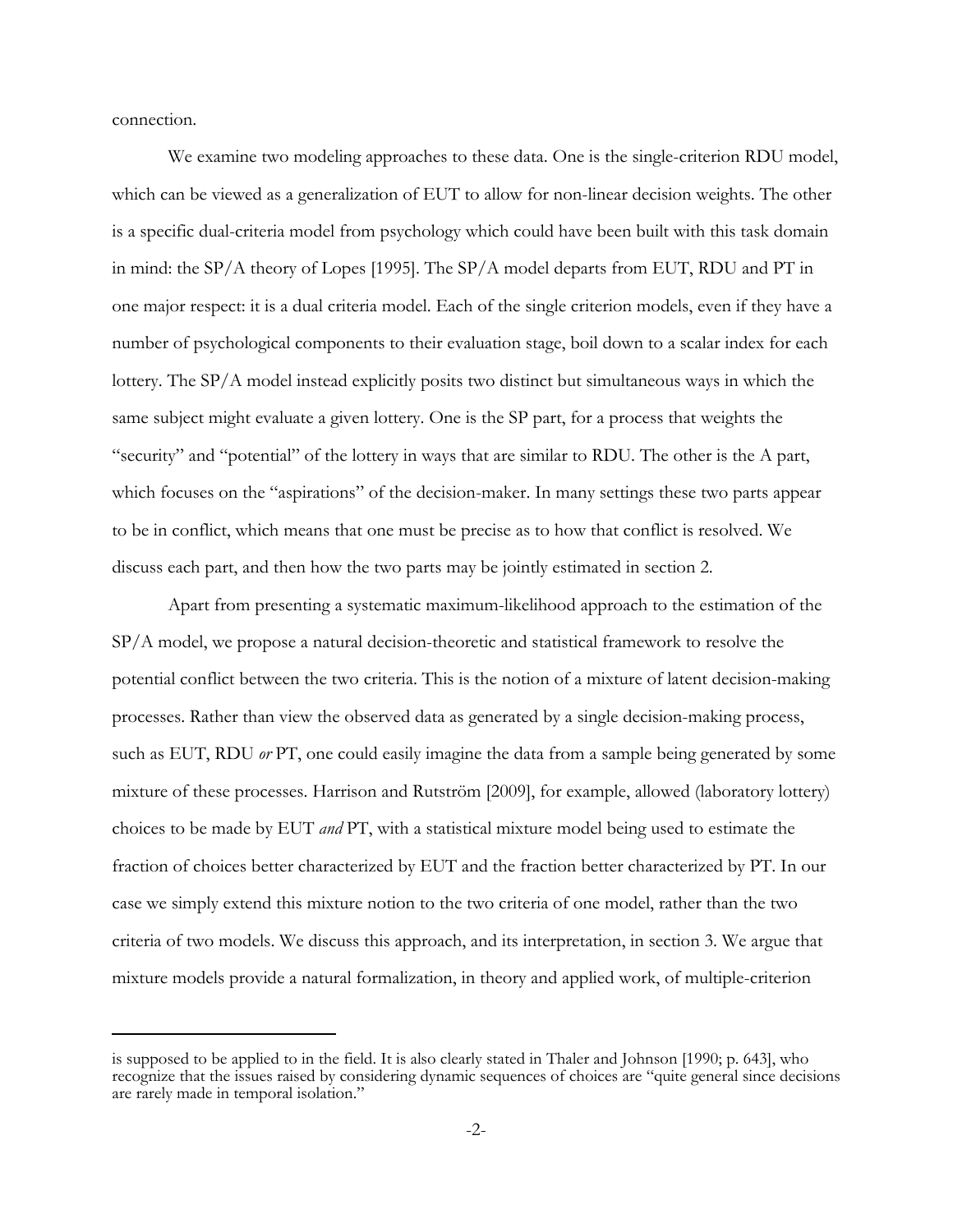models.

We present empirical results in section 4, estimating an RDU model and then an  $SP/A$ model with data drawn from the UK version of *Deal Or No Deal*. We employ data covering 2,317 choices by 461 contestants over prizes ranging from 1 penny to  $\ell$  250,000. This prize range is roughly equivalent to US  $$0.02$  and US  $$460,000$ . Average earnings in the game show are  $\frac{17}{737}$  in our sample. The distribution of earnings is heavily skewed, with relatively few subjects receiving the highest prizes, and median earnings are  $\sqrt{13,000}$ .

We find evidence that there is indeed some probability weighting being undertaken by contestants. We also find evidence that "aspiration levels" and "security levels" play a role in decision-making in the SP/A model, which was motivated by psychological findings in task domains that have highly skewed prize distributions. To some extent one can view these aspiration and security levels as similar to reference points and loss aversion, concepts from PT, although the psychological motivation and formal modeling is quite distinct. Thus we conclude that more attention should be paid to the manner in which psychologically-motivated notions of choice in risky behavior are modeled.

In summary, in section 1 we document the game show format and field data we use. In section 2 we describe the general statistical models developed for these data, assuming an  $SP/A$ model of the latent decision-making process. In section 3 we review the use and interpretation of mixture specifications in dual criteria models. Section 4 presents empirical results from estimating the SP/A model using the large-stakes game show data, and section 5 examines implications for model comparisons. Finally, section 6 offers conclusions.

#### **1. The Naturally Occurring Game Show Data**

The version of *Deal Or No Deal* shown in the United Kingdom starts with a contestant being randomly picked from a group of 22 preselected people. They are told that a known list of monetary prizes, ranging from 1p up to  $f(250,000)$ , has been placed in 22 boxes. Each box has a number from 1 to 22 associated with it, and one box has been allocated at random to the contestant before the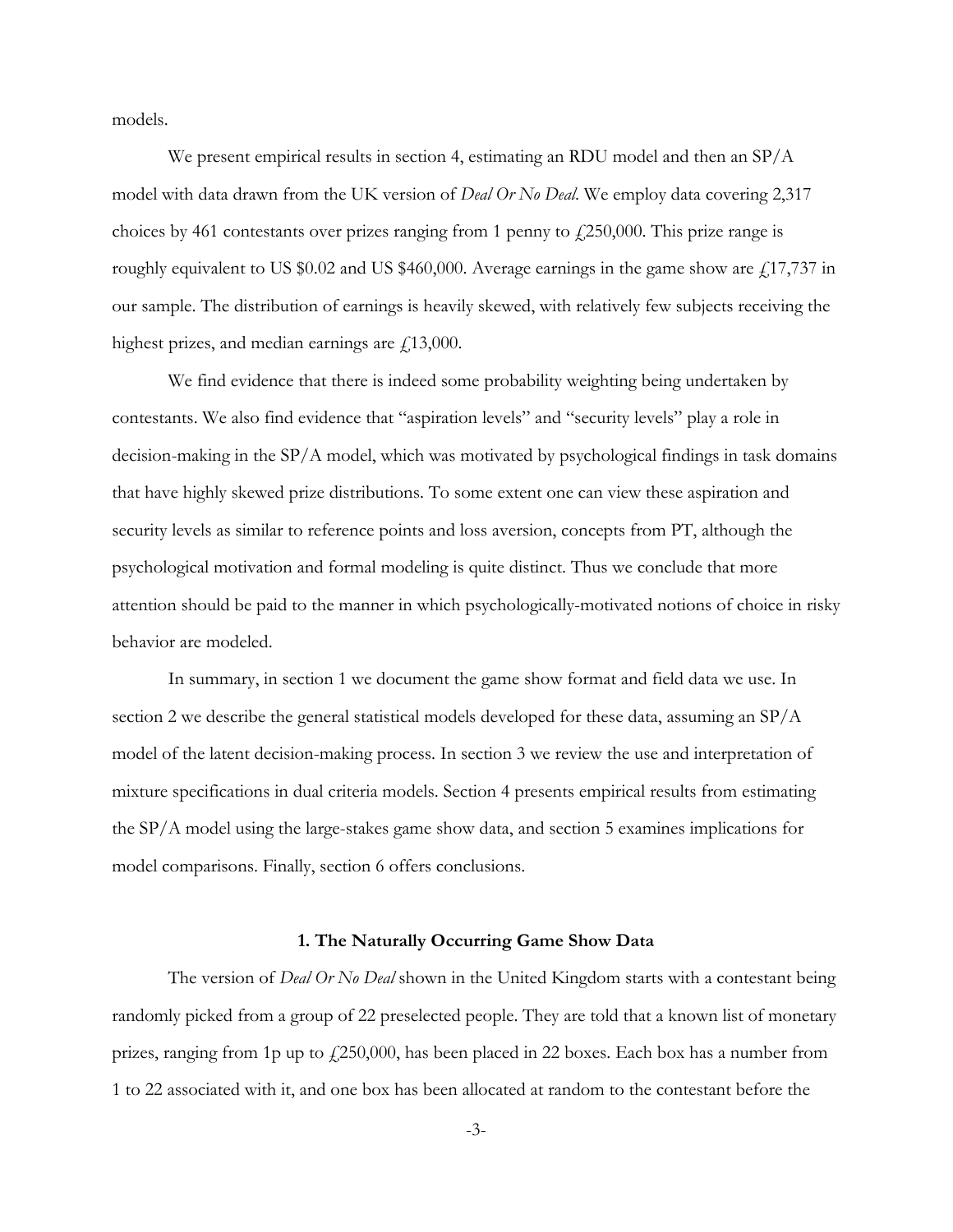show. The contestant is informed that the money has been put in the boxes by an independent third party, and in fact it is common that any unopened boxes at the end of play are opened so that the audience can see that all prizes were in play. The picture below shows



how the prizes are displayed to the subject, the proto-typically British "Trevor," at the beginning of the game.

In round 1 the contestant must pick 5 of the remaining 21 boxes to be opened, so that their prizes can be displayed. A good round for a contestant occurs if the opened prizes are low, and hence the odds increase that his box holds one of the higher prizes. At the end of each round the host is phoned by a "banker" who makes a deterministic cash offer to the contestant.

The initial offer in early rounds is typically low in comparison to expected offers in later rounds. We document an empirical offer function later, but the qualitative trend is quite clear: the bank offer starts out at roughly 15% of the expected value of the unopened boxes, and increases to roughly 24%, 34%, 42%, 54% and then 73% in rounds 2 though 6. This trend is significant, and serves to keep all but extremely risk averse contestants in the game for several rounds. For this reason it is clear that the box that the contestant "owns" has an option value in future rounds.

In round 2 the contestant must pick 3 boxes to open, and then there is another bank offer to consider. In rounds 3 through 6 the contestant must open 3 boxes in each round. At the end of round 6 there are only 2 unopened boxes, one of which is the contestant's box.

In round 6 the decision is a relatively simple one from an analyst's perspective: either take the non-stochastic cash offer or take the lottery with a 50% chance of either of the two remaining unopened prizes. We could assume some latent utility function, or non-standard decision function, and directly estimate parameters for that function that best explains the observed binary choices in this round. Unfortunately, relatively few contestants get to this stage, having accepted offers in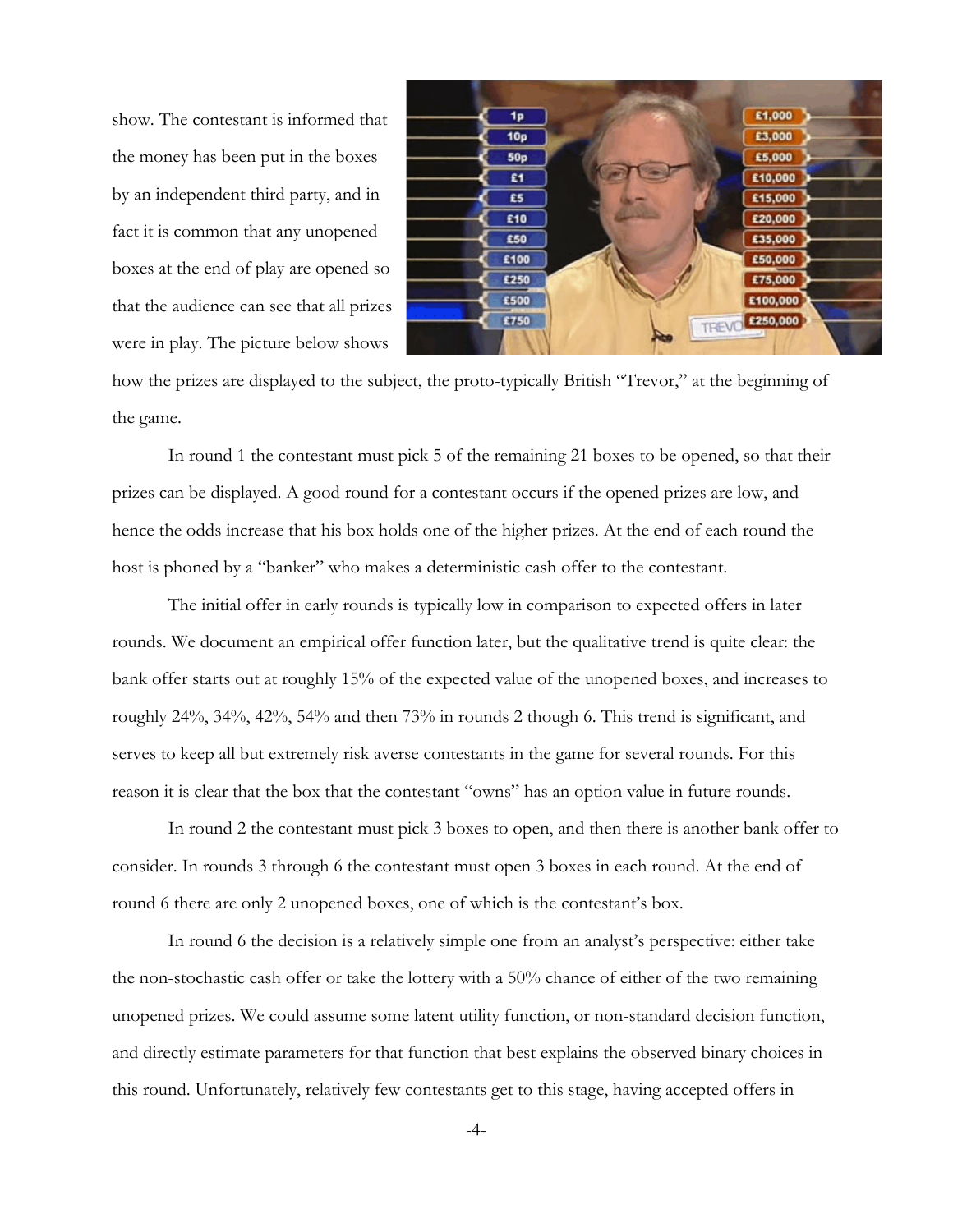earlier rounds. In our data, only 39% of contestants reach that point.<sup>3</sup> More serious than the smaller sample size, one naturally expects that risk attitudes would affect those surviving to this round. Thus there would be a serious sample selection bias if one just studied choices in later rounds.

In round 5 the decision is conceptually much more interesting. Again the contestant can just take the non-stochastic cash offer. But now the decision to continue amounts to opting for one of two potential lotteries: (i) take the offer that will come in round 6 after three more boxes are opened, or (ii) decide in round 5 to reject that offer, and then play out the final 50/50 lottery. Each of these two options is an uncertain lottery, from the perspective of the contestant in round 5. Choices in earlier rounds involve larger and larger sets of potential lotteries of this form.

The bank offer gets richer and richer over time, *ceteris paribus* the random realizations of opened boxes. In other words, if each unopened box truly has the same subjective probability of having any remaining prize, there is a positive expected return to staying in the game for more and more rounds. Thus a risk averse subject that might be just willing to accept the bank offer, *if the offer were not expected to get better and better*, would choose to continue to another round since the expected improvement in the bank offer provides some compensation for the additional risk of going into the another round. Thus, to evaluate the parameters of some latent utility function given observed choices in earlier rounds, we have to mentally play out all possible future paths that the contestant faces.<sup>4</sup> Specifically, we have to play out those paths assuming the values for the parameters of the likelihood function, since they affect when the contestant will decide to "Deal" with the banker, and hence the expected utility of the compound lottery. This corresponds to procedures developed in the finance literature to price path-dependent derivative securities using Monte Carlo simulation

<sup>&</sup>lt;sup>3</sup> This fraction is even smaller in other versions of the game show that are broadcast in other countries, where there are typically 9 rounds. Other versions generally have bank offers that are more generous in later rounds, with most of them approaching 100% of the expected value of the unopened boxes. In some cases the offers exceed 100% of this expected value. In the UK version the generosity of later-round bank offers slowly improved over the seasons of the show, and we allow for this by using a lagged estimate of the empirical distribution of offers. <sup>4</sup>

Or make some *a priori* judgement about the bounded rationality of contestants. For example, one could assume that contestants only look forward one or two rounds, or that they completely ignore bank offers.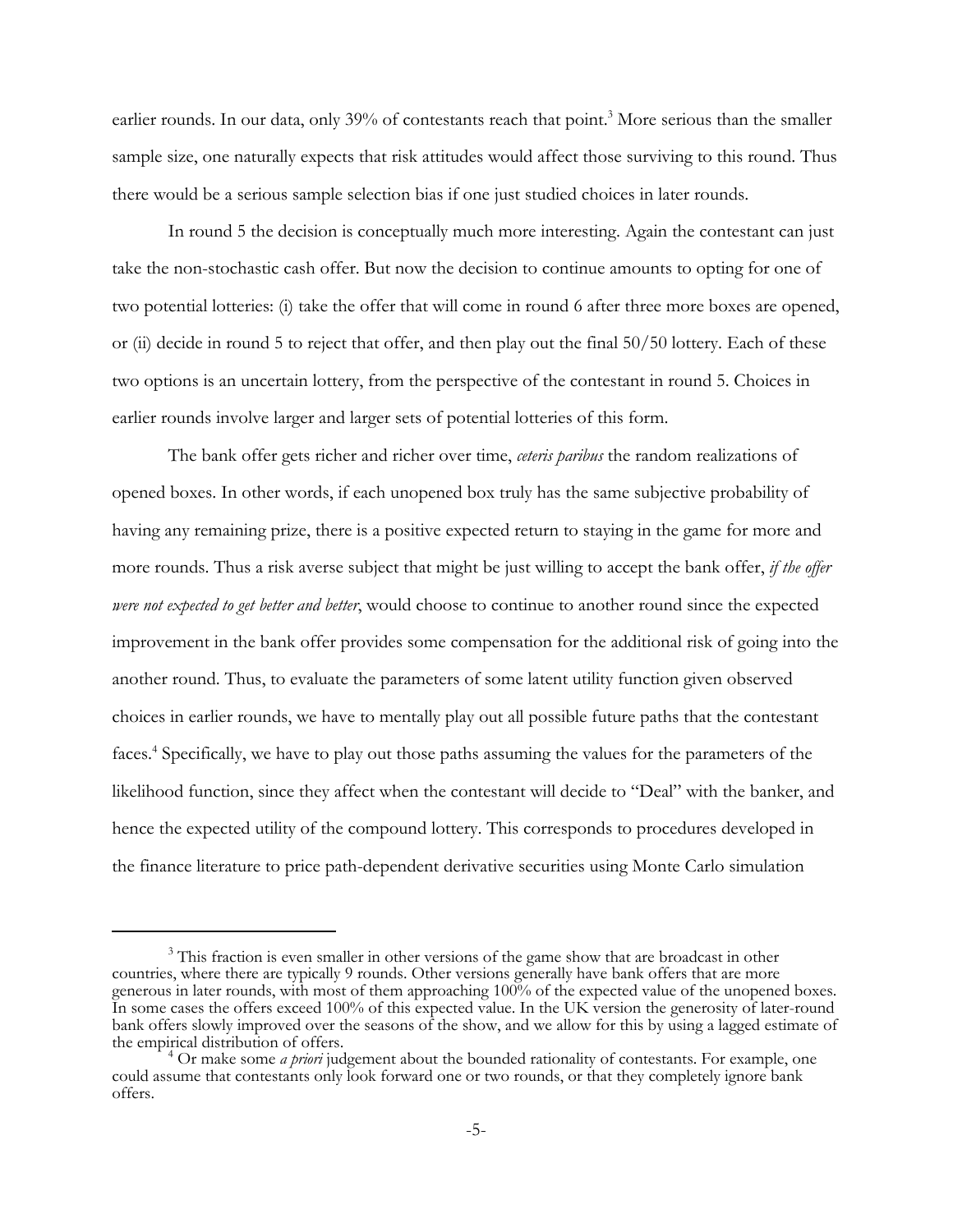(e.g., Campbell, Lo and MacKinlay [1997; §9.4]).

Saying "No Deal" in early rounds provides one with the option of being offered a better deal in the future, *ceteris paribus* the expected value of the unopened prizes in future rounds. Since the process of opening boxes is a martingale process, even if the contestant gets to pick the boxes to be opened, it has a constant *future* expected value in any given round equal to the *current* expected value. This implies, given the exogenous bank offers (as a function of expected value),<sup>5</sup> that the dollar value of the offer will get richer and richer as time progresses. Thus bank offers themselves will be a sub-martingale process.

The show began broadcasting in the United Kingdom in October 2005, and has been showing constantly since. There are normally 6 episodes per week: a daytime episode and a single prime time episode, each roughly 45 minutes in length. Our data are drawn primarily from direct observation of recorded episodes, but we also verify data against those tabulated on the web site http://www.dond.co.uk/. Our data consists of behavior on 461 contestants.

### **2. Modeling Contestant Behavior**

Most models of economics assume that decision-makers use just one criteria for evaluating prospects, even if there are various psychological pathways to that evaluation. For instance, EUT allows for aversion to variability (such as variance, skewness and kurtosis), RDU allows for probability weighting, and CPT further allows for loss aversion. But all end up "boiling" these pathways down into a scalar for each prospect in a choice setting.<sup>6</sup> Models with multiple criteria are

<sup>&</sup>lt;sup>5</sup> Things become much more complex if the bank offer in any round is statistically informative about the prize in the contestant's box. In that case the contestant has to make some correction for this possibility, and also consider the strategic behavior of the banker's offer. Bombardini and Trebbi [2005] offer clear evidence that this occurs in the Italian version of the show, but there is no evidence that it occurs in the U.K. version.

<sup>&</sup>lt;sup>6</sup> In economics one exception is the class of lexicographic models, although one might view the criterion at each stage as being contemplated simultaneously. For example, Rubinstein [1988] and Leland [1994] consider the use of similarity relations in conjunction with "some other criterion" if the similarity relation does not recommend a choice. In fact, Rubinstein [1988] and Leland [1994] reverse the sequential order in which the two criteria are applied, indicating some sense of uncertainty about the strict sequencing of the application of criterion. Similarly, the original prospect theory of Kahneman and Tversky [1979] considered an "editing stage" to be followed by an "evaluation stage." Another exception in behavioral economics is the class of dual self models. For instance, Benhabib and Bisin [1005] and Fudenberg and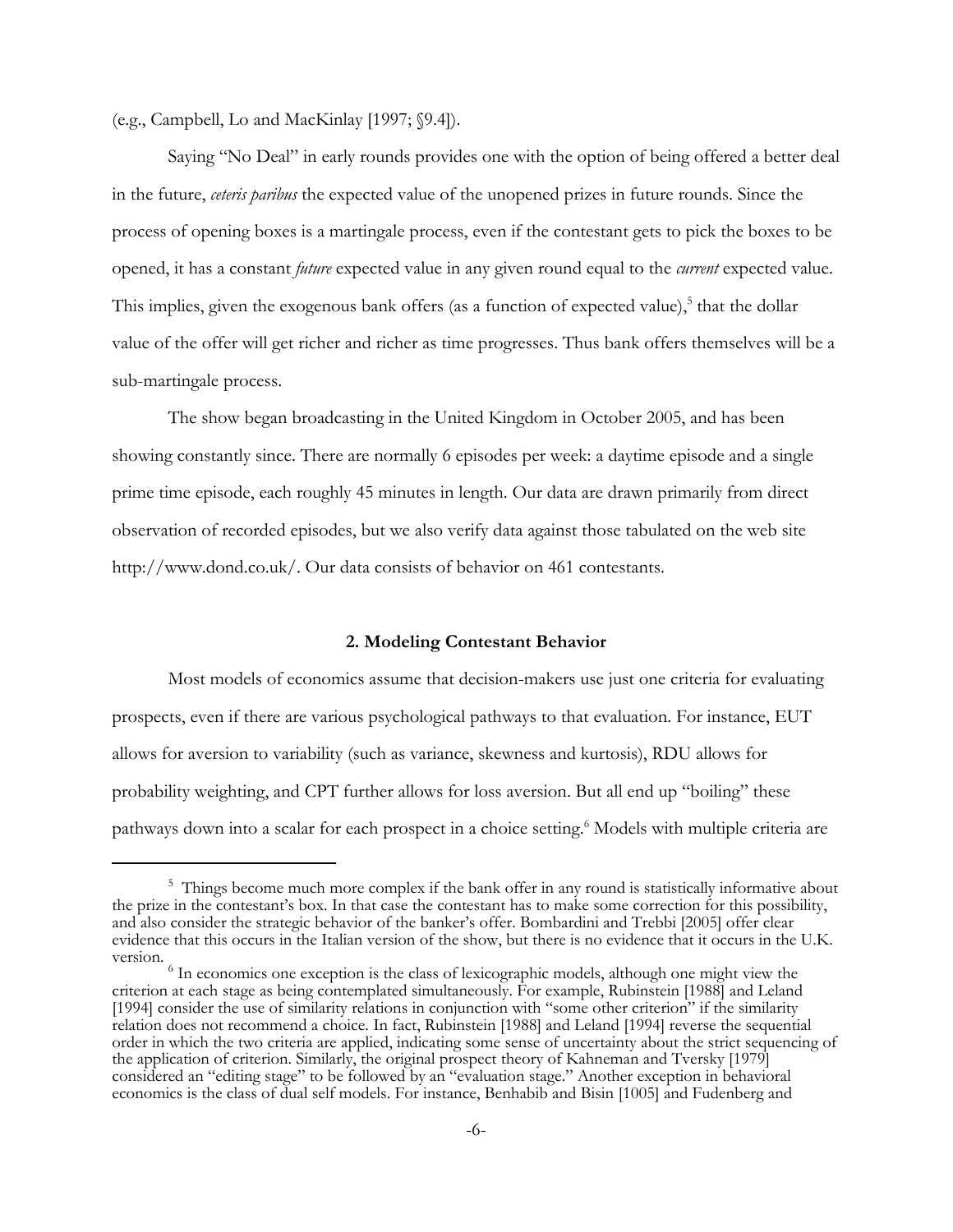more popular in other disciplines, such as psychology.<sup>7</sup> In some cases these models can be reduced to a single criterion framework, and simply represent a recognition that there may be many attributes or arguments of that criterion.<sup>8</sup> And in some cases these criteria do not lead to crisp scalars derivable by formulae.<sup>9</sup> We evaluate one popular alternative from psychology, and show how it can be formally defined and estimated using concepts from mixture modeling.

## *A. Rank-Dependent Preferences*

One route of departure from EUT has been to allow preferences to depend on the rank of the final outcome. The idea that one could use non-linear transformations of the probabilities of a lottery when weighting outcomes, *instead* of non-linear transformations of the outcome into utility, was most sharply presented by Yaari [1987]. To illustrate the point clearly, he assumed that one employed a linear utility function, in effect ruling out any risk aversion or risk seeking from the shape of the utility function *per se*. Instead, concave (convex) probability weighting functions would imply risk seeking (risk aversion). It was possible for a given decision maker to have a probability weighting function with both concave and convex components, and the conventional wisdom held

Levine [2006] propose models that posits that the decision-maker has two selves. One self has a utility function defined over wealth and another self has a utility function defined over income. In effect, the former self constrains choices actually observed by the latter self. Under some circumstances observed choices will be consistent with either self. Andersen, Harrison, Lau and Rutström [2008a] examine the econometric implications of this framework for experimental data.

Quite apart from the specific model from psychology evaluated here, there is a large literature in psychology referenced by Starmer [2000] and Brandstätter, Gigerenzer and Hertwig [2006]. Again, many of these models of the decision process present multiple criteria that might be used in a strict sequence, but which are sometimes viewed as being used simultaneously. In decision sciences the weighted sum model of Fishburn [1967] remains popular, although it could be viewed as a multi-attribute utility model. The analytic hierarchy process model of Saaty [1980] remains very popular in corporate settings, and has gone through numerous revisions and extensions. Popular textbooks on multi-criterion decision making in business schools include Kirkwood [1997] and Liberatore and Nydick [2002]; the emphasis at that level is on alternative software packages that are commercially available.

For example, multi-attribute expected utility, reviewed in Keeney and Raiffa [1976] or von Winterfeldt and Edwards [1986; ch.7]. These models may be estimated using traditional econometric methods, assuming that the experimental design allows for identification of all structural parameters as illustrated by Andersen, Harrison, Lau and Rutström [2011]. Or one can seek appropriate single-criterion utility representations of informal dual-criteria decision rules, such as the well-known tradeoff between "risk" and "return" (e.g., Bell [1995]).

<sup>&</sup>lt;sup>9</sup> For example, old debates in psychology about when one should use "heads instead of formulas," reviewed by Kleinmutz [1990]. Also see Hogarth [2001] for a related perspective.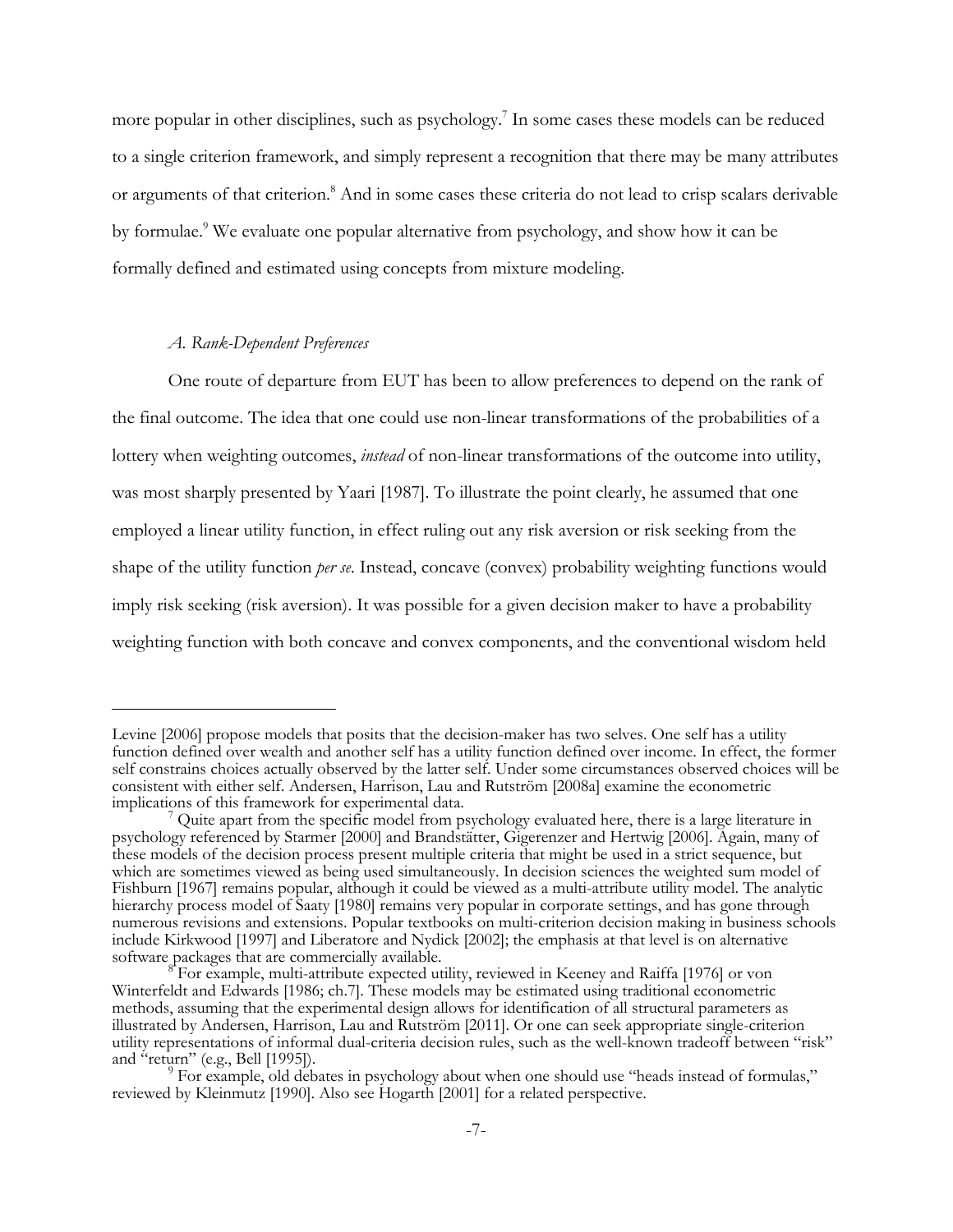that it was concave for smaller probabilities and convex for larger probabilities.

The idea of rank-dependent preferences had two important precursors.<sup>10</sup> In economics Quiggin [1982] had formally presented the general case in which one allowed for subjective probability weighting in a rank-dependent manner and allowed non-linear utility functions. This branch of the family tree of choice models has become known as Rank-Dependent Utility (RDU). The Yaari [1987] model can be seen as a pedagogically important special case, and can be called Rank-Dependent Expected Value (RDEV).

The other precursor, in psychology, is Lopes [1984]. Her concern was motivated by clear preferences that experimental subjects exhibited for lotteries with the same expected value but alternative shapes of probabilities, as well as the verbal protocols those subjects provided as a possible indicator of their latent decision processes. One of the most striking characteristics of *DOND* is that it offers contestants a "long shot," in the sense that there are small probabilities of extremely high prizes, but higher probabilities of lower prizes. We return below to consider a later formalization of the ideas of Lopes [1984].

In the RDU model utility can be defined over money m using a Constant Relative Risk Aversion (CRRA) function

$$
u(m) = m^{1\cdot Q} / (1\cdot Q) \tag{1}
$$

where  $\rho \neq 1$  is the RRA coefficient, and  $u(m) = \ln(m)$  for  $\rho = 1$ . With this parameterization, and assuming EUT,  $\rho = 0$  denotes risk neutral behavior,  $\rho > 0$  denotes risk aversion, and  $\rho \le 0$  denotes risk loving. In fact, under RDU there is more to the characterization of risk attitudes than the concavity of the utility function, so we refer instead to  $\rho$  as simply controlling the curvature of the utility function, rather than defining risk attitudes.

Let  $p_k$  denote the probability induced by the task for outcome k. To calculate decision weights under RDU one replaces the expected utility of lottery i,

 $10$  Of course, many others recognized the basic point that the distribution of outcomes mattered for choice in some holistic sense. Allais [1979; p.54] was quite clear about this, in a translation of his original 1952 article in French. Similarly, in psychology it is easy to find citations to kindred work in the 1960's and 1970's by Lichtenstein, Coombs and Payne, inter alia.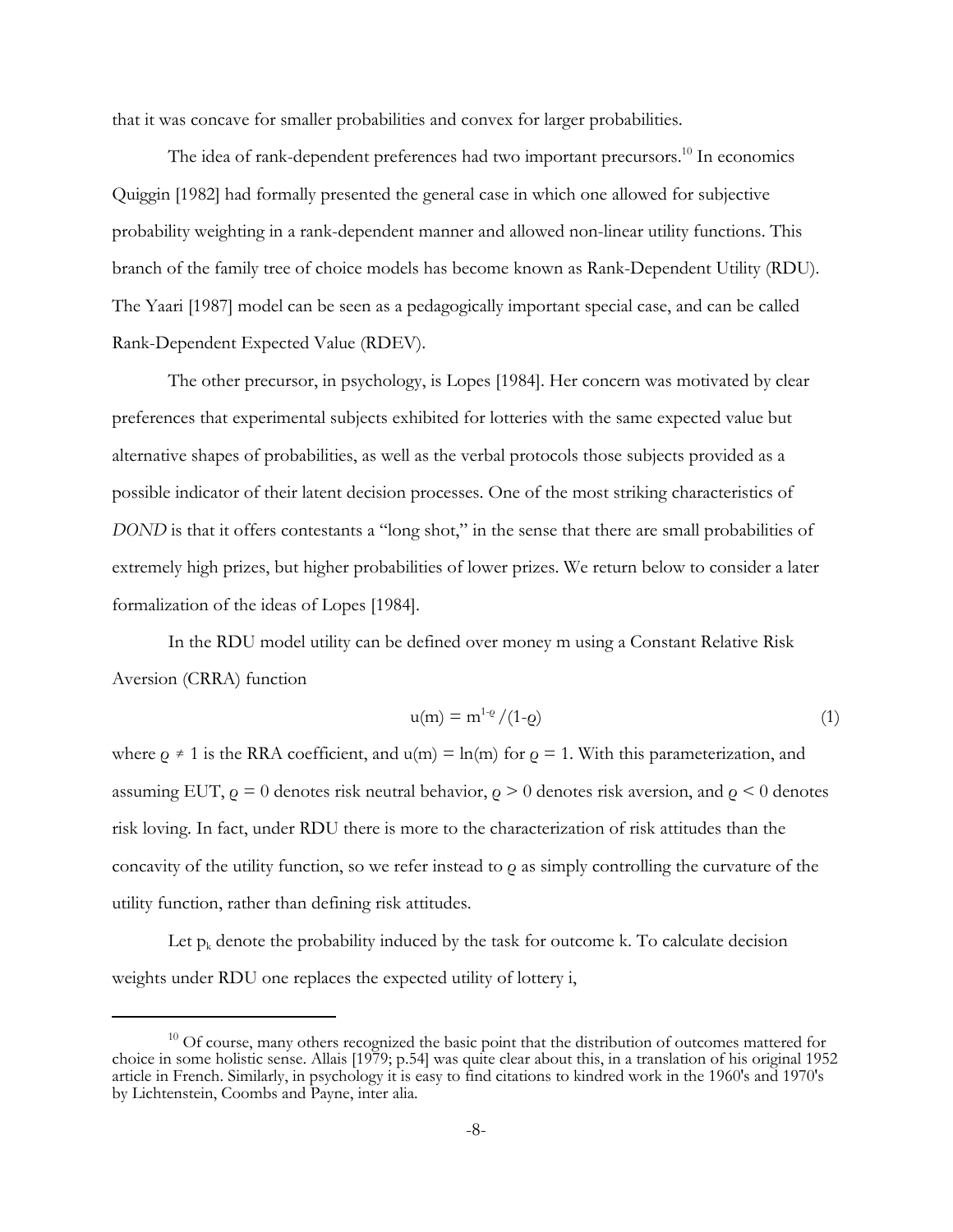$$
EU_i = \sum_{k=1,20} \left[ p_k \times u_k \right],\tag{2}
$$

with the rank-dependent utility of the lottery,

$$
RDU_i = \sum_{k=1,20} [w_k \times u_k]. \tag{2'}
$$

where

$$
w_i = \omega(p_i + ... + p_n) - \omega(p_{i+1} + ... + p_n)
$$
 (3a)

for  $i=1,\ldots, n-1$ , and

$$
w_i = \omega(p_i) \tag{3b}
$$

for i=n, where the subscript indicates outcomes ranked from worst to best, and  $\omega(p)$  is some probability weighting function.

Picking the right probability weighting function is obviously important for RDU specifications. A weighting function proposed by Tversky and Kahneman [1992] has been widely used. It is assumed to have well-behaved endpoints such that  $\omega(0)=0$  and  $\omega(1)=1$  and to imply weights

$$
\omega(p) = p^{\gamma} / [p^{\gamma} + (1-p)^{\gamma}]^{1/\gamma}
$$
 (4)

for  $0 \le p \le 1$ . The normal assumption, backed by a substantial amount of evidence reviewed by Gonzalez and Wu [1999], is that  $0 \le \gamma \le 1$ . This gives the weighting function an "inverse S-shape," characterized by a concave section signifying the overweighting of small probabilities up to a crossover-point where  $\omega(p)=p$ , beyond which there is then a convex section signifying underweighting. Under the RDU assumption about how these *probability* weights get converted into *decision* weights, γ<1 implies *over*weighting of extreme outcomes. Thus the probability associated with an outcome does not directly inform one about the decision weight of that outcome. If  $\gamma$  > 1 the function takes the less conventional "S-shape," with convexity for smaller probabilities and concavity for larger probabilities.11 Under RDU γ>1 implies *under*weighting of extreme outcomes.

 $11$ <sup>11</sup> There are some well-known limitations of the probability weighting function (4). It does not allow independent specification of location and curvature; it has a crossover-point at  $p=1/e=0.37$  for  $\gamma$ <1 and at p=1-0.37=0.63 for γ>1; and it is not increasing in p for small values of γ. There exist two-parameter probability weighting functions that exhibits more flexibility than (4), but for our purposes the standard probability weighting function is adequate.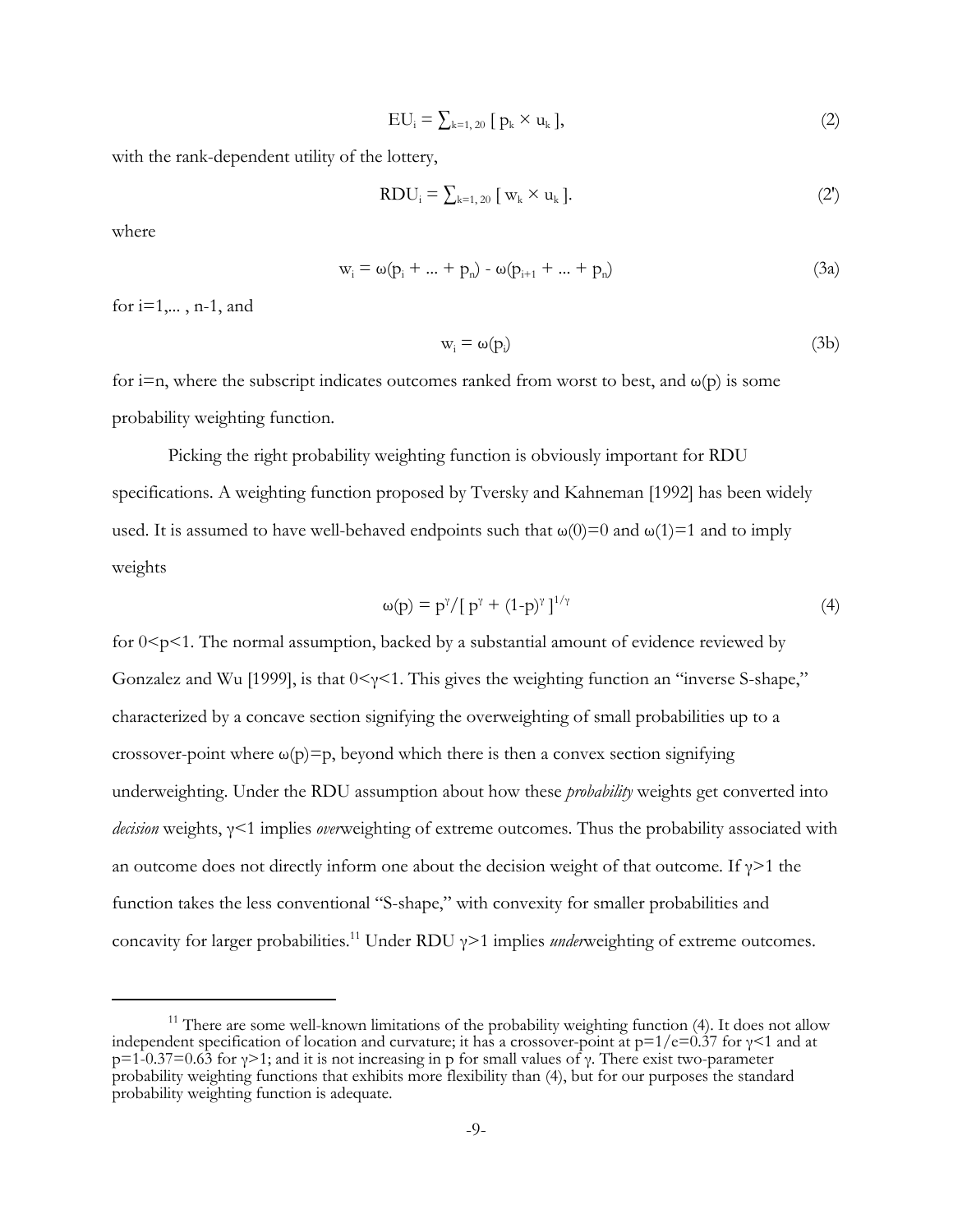The rank-dependent utility of the bank offer,  $RDU_{BO}$ , can be evaluated directly from (1) since it involves no uncertainty. It can then be compared to the rank-dependent utility of the lottery induced by saying "No Deal,"  $RDU<sub>ND</sub>$ , and allowance made for a Fechner "noise" term  $\mu$  to accommodate the possibility that the decision-maker makes some errors when comparing these scalars. Thus we have the latent index

$$
\nabla \mathbf{R} \mathbf{D} \mathbf{U} = (\mathbf{R} \mathbf{D} \mathbf{U}_{\text{BO}} - \mathbf{R} \mathbf{D} \mathbf{U}_{\text{I}}) / \mu \tag{5}
$$

to show the strength of the latent preference for the bank offer, and saying "Deal" in this round. This latent index can be transformed into a probability of saying "Deal" or "No Deal" using a cumulative density function  $G(VRDU)$ , and the conditional log-likelihood becomes

ln L<sup>RDU</sup>( $\varrho$ ,  $\gamma$ ,  $\mu$ ;  $y$ ,  $X$ ) =  $\sum_i l_i^{RDU} = \sum_i [(\ln G(\nabla RDU) \times I(y_i = 1)) + (\ln (1-G(\nabla RDU)) \times I(y_i = 0))]$  (6) where y is the observed choice of "Deal"  $(y=1)$  or "No Deal"  $(y=0)$ , and  $I(\cdot)$  is the indicator function. This likelihood requires the estimation of ρ, γ and μ. We view it as conditional in the sense that it assumes the RDU model of the latent decision process, as well as the parametric forms (1), (4) and (5).

For RDEV one replaces (2') with a specification that weights the prizes themselves, rather than the utility of the prizes:

$$
RDEV_i = \sum_{k=1,20} [w_k \times m_k]
$$
 (2")

where  $m_k$  is the  $k<sup>th</sup>$  monetary prize. In effect, the RDEV specification is a special case of RDU with the constraint  $\rho=0$ .

#### *B. Rank and Sign-Dependent Preferences: SP/A Theory*

Kahneman and Tversky [1979] introduced the notion of sign-dependent preferences, stressing the role of the reference point when evaluating lotteries. The notion of rank-dependent decision weights was incorporated into their sign-dependent PT by Starmer and Sugden [1989], Luce and Fishburn [1991] and Tversky and Kahneman [1992]. Unfortunately, economists tend to view psychological models as monolithic, represented by the variants of PT. In fact there are many alternative models in the literature, although often they have not been developed in a way that would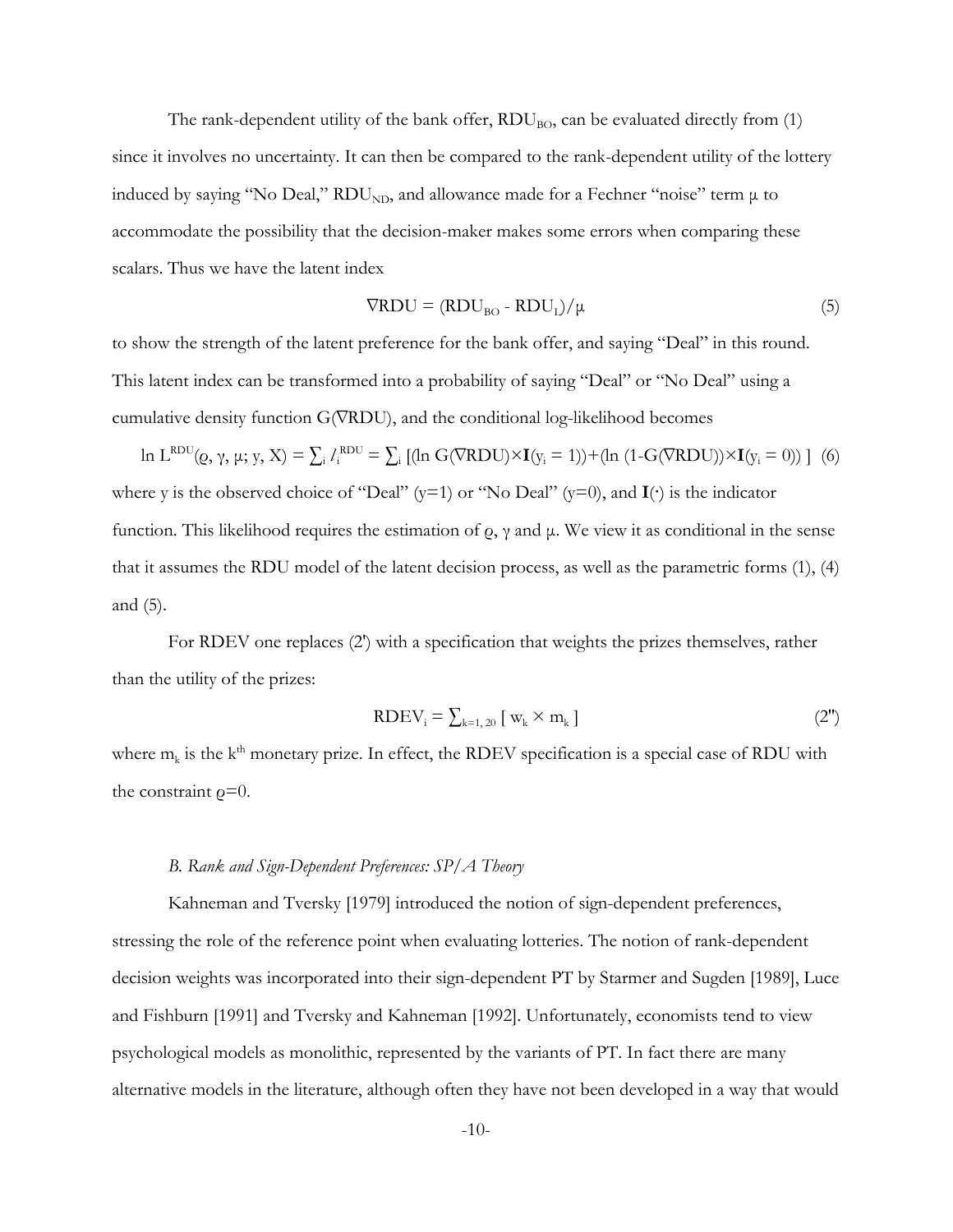facilitate application and estimation.12 One that seems unusually well suited to the *DOND* environment is also rank and sign-dependent: the SP/A theory of Lopes [1995].

The SP/A model departs from EUT, RDU and PT in one major respect: it is a dual criteria model. Each of the single criterion models, even if they have a number of components to their evaluation stage, boil down to a scalar index for each lottery such as (2), (2') and (2''). The SP/A model instead explicitly posits two distinct but simultaneous ways in which the same subject might evaluate a given lottery. One is the SP part, for a process that weights the "security" and "potential" of the lottery in ways that are similar to RDEV. The other is the A part, which focuses on the "aspirations" of the decision-maker. In many settings these two parts appear to be in conflict, which means that one must be precise as to how that conflict is resolved. We discuss each part, and then how the two parts may be jointly estimated.

Although motivated differently, the SP criterion is formally identical to the RDEV criterion reviewed earlier. The decision weights in  $SP/A$  theory derive from a process by which the decisionmaker balances the security and potential of a lottery. On average, the evidence collected from experiments, such as those described in Lopes [1984], seems to suggest that an inverted-S shape familiar from PT

... represents the weighting pattern of the average decision maker. The function is security-minded for low outcomes (i.e., proportionally more attention is devoted to worse outcomes than to moderate outcomes) but there is some overweighting (extra attention) given to the very best outcomes. A person displaying the cautiously hopeful pattern would be basically security-minded but would consider potential when security differences were small. (Lopes [1995; p.186])

The upshot is that the probability weighting function

$$
\omega(p) = p^{\gamma} / [p^{\gamma} + (1-p)^{\gamma}]^{1/\gamma}
$$
\n(4)

from RDU would be employed by the *average* subject, with the expectation that γ<1.13 However, there is no presumption that any individual subject follow this pattern. Most presentations of the

<sup>&</sup>lt;sup>12</sup> Starmer [2000] provides a well-balanced review from an economist's perspective.<br><sup>13</sup> Lopes and Oden [1999; equation (10), p.290] propose an alternative function which would provide a close approximation to (4). Their function is a weighted average of a convex and concave function, which allows them to interpret the average inverted S-pattern in terms of a weighted mixture of security-minded subjects and potential-minded subjects.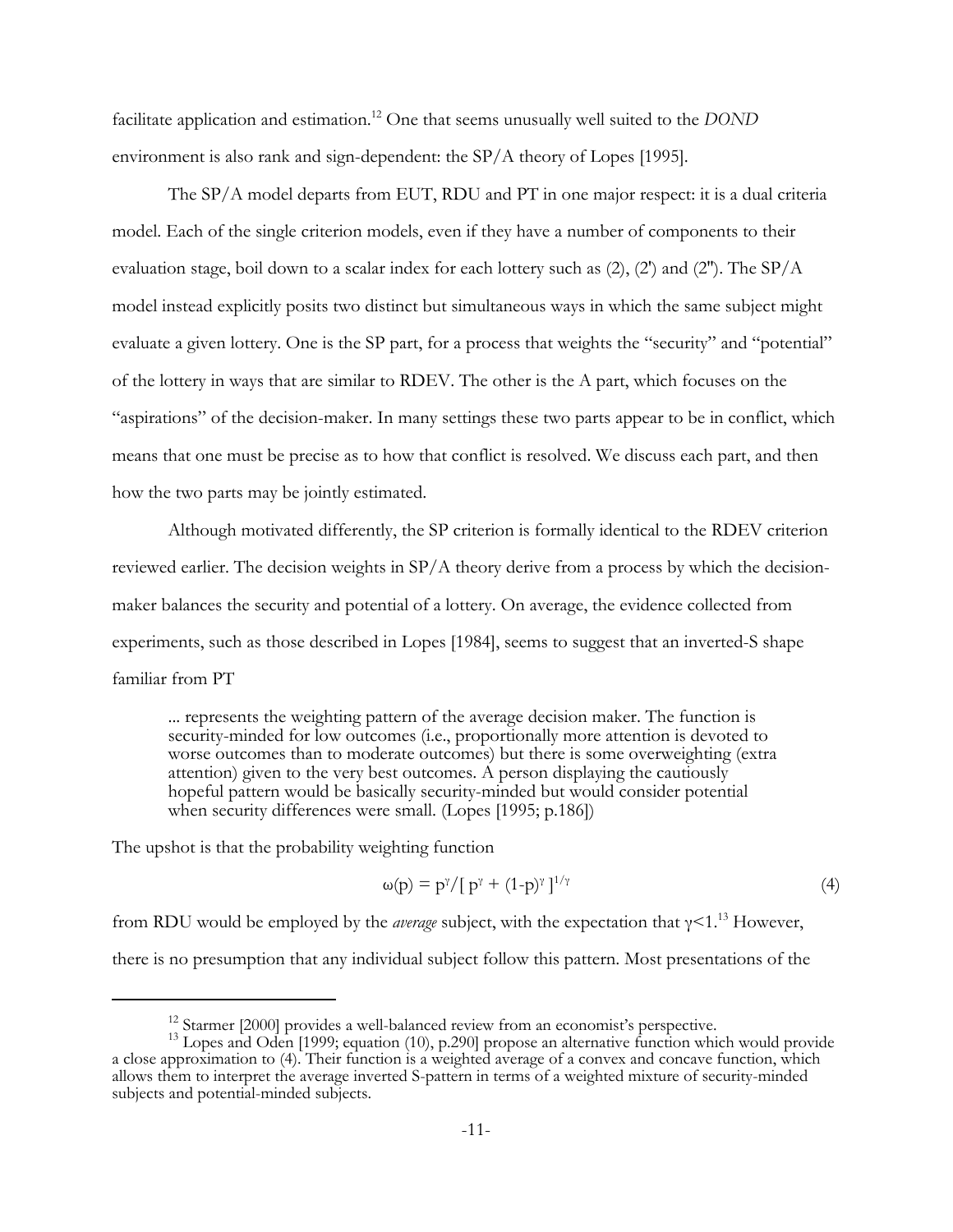SP/A model assume that subjects use a linear utility function, but this is a convenience more than anything else. Lopes and Oden [1999; p.290] argue that

Most theorists assume that [utility] is linear without asking whether the monetary range under consideration is wide enough for nonlinearity to be manifest in the data. We believe that [utility] probably does have mild concavity that might be manifest in some cases (as, for example, when someone is considering the huge payouts in state lotteries). But for narrower ranges, we prefer to ignore concavity and let the decumulative weighting function carry the theoretical load.

So the SP part of the SP/A model collapses to be the same as RDEU, although the interpretation of the probability weighting function and decision weights is quite different. Of course, the stakes in *DOND* are huge, so it is appropriate to allow for non-linear utility. Thus we obtain the likelihood of the observed choices conditional on the SP criterion being used to explain them; the same latent index (5) is constructed, and the likelihood is then (6) as with RDEU. The typical element of that log-likelihood for observation i can be denoted  $l_i^{\text{SP}}$ .

The aspiration part of the  $SP/A$  model collapses the indicator of the value of each lottery down to an expression showing the extent to which it satisfies the aspiration level of the contestant. This criterion is sign-dependent in the sense that it defines a threshold for each lottery: if the lottery exceeds that threshold, the subject is more likely to choose it. If there are up to K prizes, then this indicator is given by

$$
A_i = \sum_{k=1, K} [\eta_k \times p_k] \tag{7}
$$

where  $\eta_k$  is a number that reflects the degree to which prize  $m_k$  satisfies the aspiration level. Although Oden and Lopes [1997] advance an alternative interpretation using fuzzy set theory, so that  $\eta_k$  measures the degree of membership in the set of prizes that are aspired to, we can view this as simply a probability. It could be viewed as a crisp, binary threshold for the *individual* subject, which is consistent with it being modelled as a smooth, probabilistic threshold for a *sample* of subjects, as here.

This concept of aspiration levels is close to the notion of a threshold income level debated by Camerer, Babcock, Loewenstein and Thaler [1997] and Ferber [2005]. The concept is also reminiscent of the "safety first" principle proposed by Roy [1952][1956] and the "confidence limit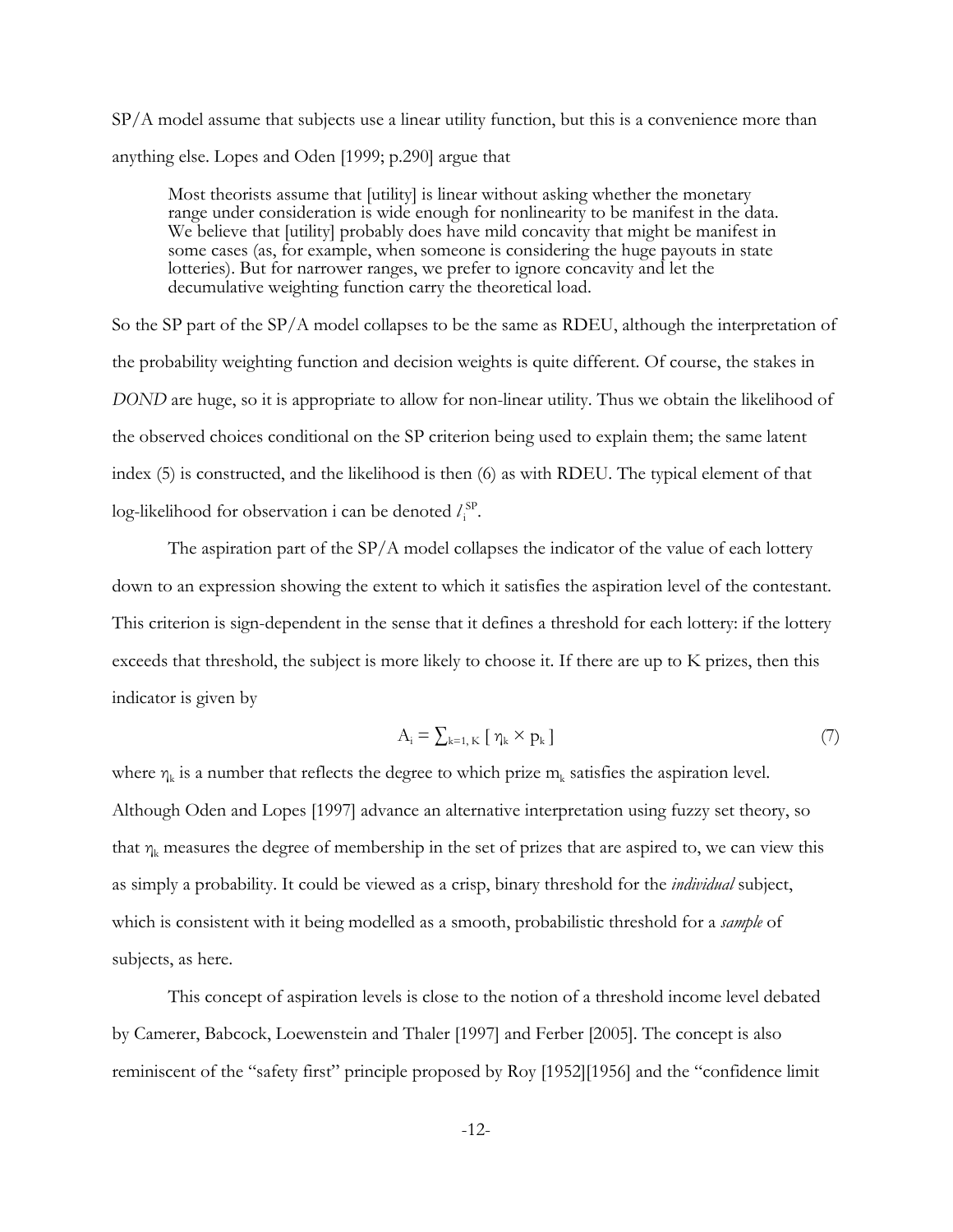criterion" of Baumol [1963], although in each case these are presented as extensions of an expected utility criterion rather than as alternatives. It is also related to the vast literature on "chanceconstrained programming," applied to portfolio issues by Byrne, Charnes, Cooper and Kortanek [1967][1968].

The implication of (7) is that one has to estimate some function mapping prizes into probabilities, to reflect the aspirations of the decision-maker. We use an extremely flexible function for this, the cumulative non-central Beta distribution defined by Johnson, Kotz and Balakrishnan [1995]. This function has three parameters, χ, ξ and ψ. We employ a flexible form simply because we have no *a priori* restrictions on the shape of this function, other than those of a cumulative density function, and in the absence of theoretical guidance prefer to let the data determine these values.<sup>14</sup> We want to allow it to be a step function, in case the average decision-maker has some crisp focal point such as  $\frac{1}{2}$ 5,000, but the function should then determine the value of the focal point (hence the need for a non-central distribution, given by the parameter  $\psi$ ). But we also want to allow it to have an inverted S-shape in the same sense that a logistic curve might, or to be convex or concave over the entire domain (hence the two parameters χ and ξ).

Once we have values for  $\eta_k$  it is a simple matter to evaluate  $A_i$  using (7). We then construct the likelihood of the data assuming that this criterion was used to explain the observed choices. The likelihood, conditional on the A criterion being the one used by the decision maker, and our functional form for  $η_k$ , depends on the estimates  $χ$ , ξ, ψ and μ given the above specification and the observed choices. The conditional log-likelihood is

ln L<sup>A</sup>(χ, ξ, ψ, μ; y) =  $\sum_i l_i^A = \sum_i [(\ln G(\nabla A) \times I(y_i = 1)) + (\ln (1 - G(\nabla A)) \times I(y_i = 0))]$  (8) in the usual manner.

 $14$  It also helps that this function can be evaluated as an intrinsic function in advanced statistical packages such as *Stata*.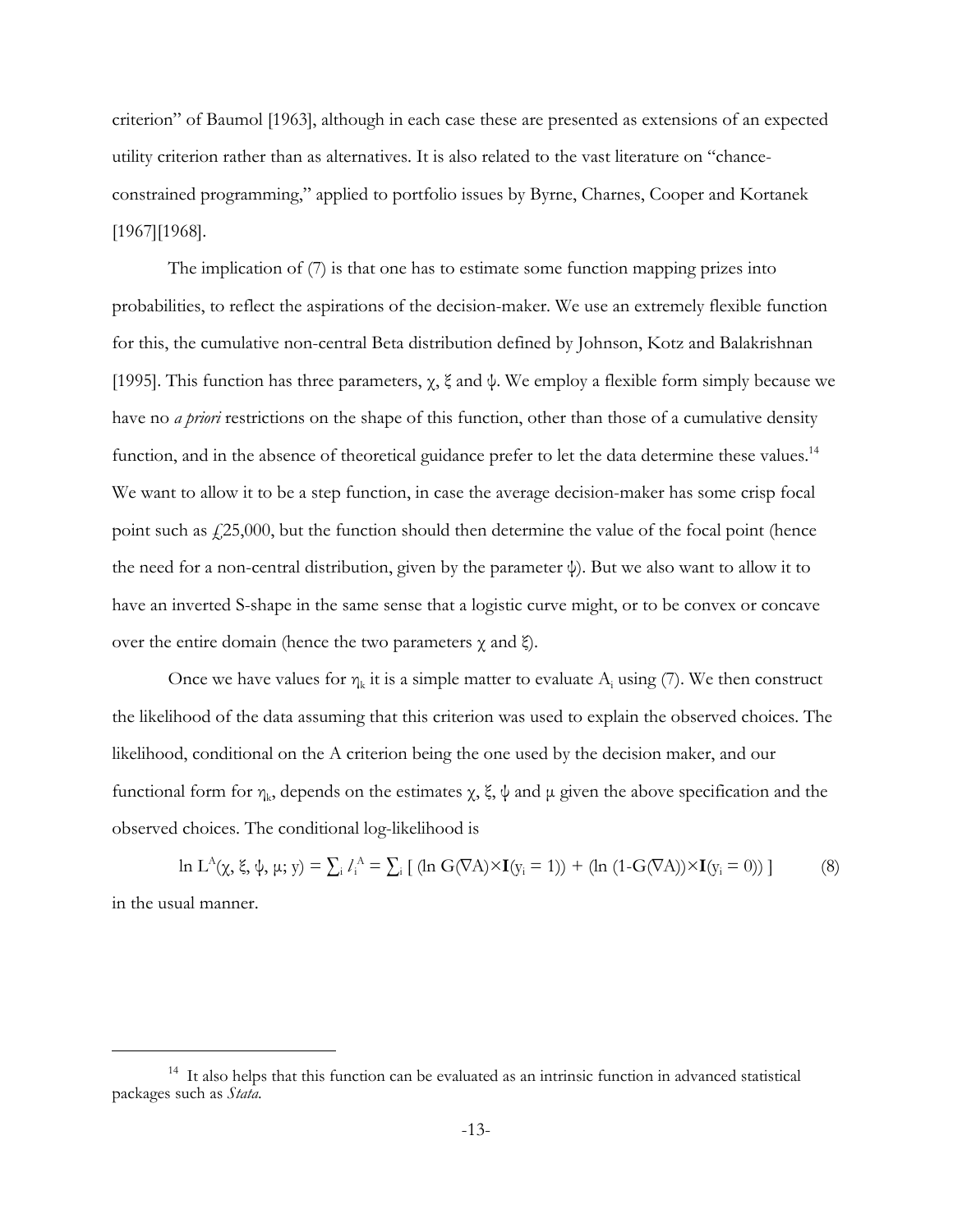#### **3. Mixtures of Decision Criteria**

There is a deliberate ambiguity in the manner in which the SP and A criteria are to be combined to predict a specific choice. One reason is a desire to be able to explain evidence of intransitivities, which figures prominently in the psychological literature on choice (e.g., Tversky [1969]). Another reason is the desire to allow context to drive the manner in which the two criteria are combined, to reconcile the model of the choice process with evidence from verbal protocols of decision makers in different contexts. Lopes [1995; p.214] notes the SP/A model can be viewed as a function F of the two criteria, SP and A, and that it

... combines two inputs that are logically and mathematically distinct, much as Allais [1979] proposed long ago. Because SP and A provide conceptually independent assessments of a gamble's attractiveness, one possibility is that F is a weighted average in which the relative weights assigned to SP and A reflect their relative importance in the current decision environment. Another possibility is that F is multiplicative. In either version, however, F would yield a unitary value for each gamble, in which case SP/A would be unable to predict the sorts of intransitivities demonstrated by Tversky [1969] and others.

These proposals involve creating a unitary index of the relative attractiveness of one lottery over another, of the form

$$
\nabla \text{SP}/\text{A} = [\theta \times \nabla \text{SP}] + [(1-\theta) \times \nabla \text{A}] \tag{9}
$$

for example, where  $\theta$  is some weighting constant that might be assumed or estimated.<sup>15</sup> This scalar measure might then be converted into a cumulative probability  $G(\nabla SP/A) = \Phi(\nabla SP/A)$  and a likelihood function defined.

A more natural formulation is provided by thinking of the SP/A model as a mixture of two distinct latent, data-generating processes. If we let  $\pi^{SP}$  denote the probability that the SP process is correct, and  $\pi^A = (1 - \pi^{SP})$  denote the probability that the A process is correct, the grand likelihood of the SP/A process as a whole can be written as the probability weighted average of the conditional *likelihoods*. Thus the likelihood for the overall SP/A model is defined as

$$
\ln L(\varrho, \gamma, \chi, \xi, \psi, \mu, \pi^{\rm SP}; \mathbf{y}, \mathbf{X}) = \sum_{i} \ln \left[ \left( \pi^{\rm SP} \times l_i^{\rm SP} \right) + \left( \pi^{\rm A} \times l_i^{\rm A} \right) \right]. \tag{10}
$$

 $15$  Lopes and Oden [1999; equation 16, p.302] offer a multiplicative form which has the same implication of creating one unitary index of the relative attractiveness of one lottery over another.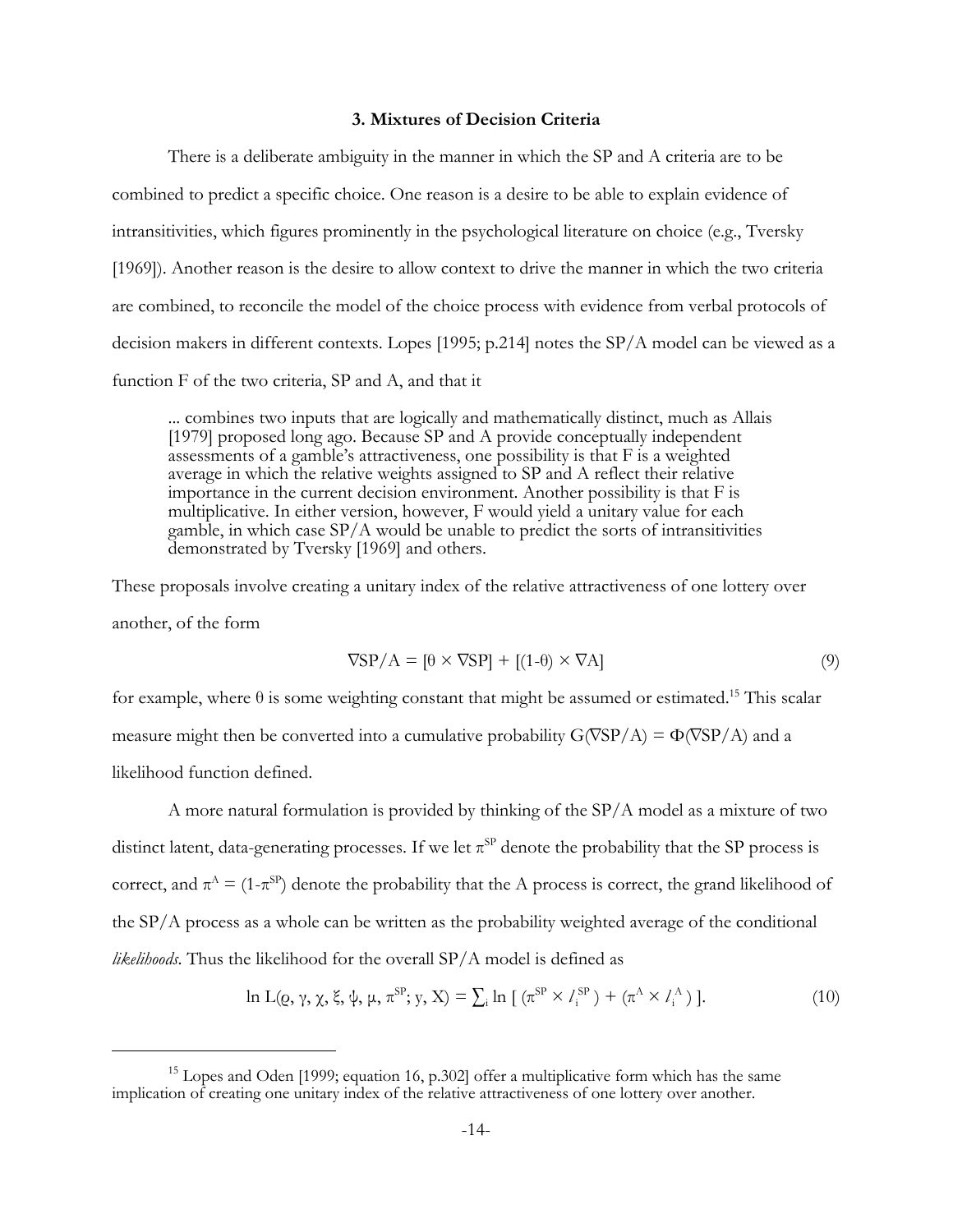This log-likelihood can be maximized to find estimates of the parameters of each latent process, as well as the mixing probability  $\pi^{SP}$ . The literal interpretation of the mixing probabilities is at the level of the observation, which in this instance is the choice between saying "Deal" or "No Deal" to a bank offer. In the case of the SP/A model this is a natural interpretation, reflecting two latent psychological processes for a given contestant and decision.16

This approach assumes that any one observation can be generated by both criteria, although it admits of extremes in which one or other criterion wholly generates the observation. One could alternatively define a grand likelihood in which observations or subjects are classified as following one criterion or the other on the basis of the latent probabilities  $\pi^{\text{SP}}$  and  $\pi^{\text{A}}$ . El-Gamal and Grether [1995] illustrate this approach in the context of identifying behavioral strategies in Bayesian updating experiments. In the case of the  $SP/A$  model, it is natural to view the tension between the criteria as reflecting the decisions of a given individual for a given task. Thus we do not believe it would be consistent with the SP/A model to categorize *choices* as wholly driven either of SP or A.

These priors also imply that we prefer not to use mixture specifications in which *subjects* are categorized as completely SP or A. It is possible to rewrite the grand likelihood (10) such that  $\pi_i^{SP}$  = 1 and  $\pi_i^A = 0$  if  $l_i^{SP} > l_i^A$ , and  $\pi_i^{SP} = 0$  and  $\pi_i^A = 1$  if  $l_i^{SP} < l_i^A$ , where the subscript i now refers to the individual *subject*. The general problem with this specification is that it assumes that there is no effect on the probability of SP and A from task domain. We do not want to impose that assumption, even for a relatively homogenous task design such as ours.

<sup>16</sup> Byrne et al. [1967; p.19] elegantly view the multiple-criteria problem as characterizing the *objective of the latent decision-maker* as a probability distribution rather than reducing it to a scalar: "Some of the approaches we shall examine are also concerned with choices that maximize a single figure of merit. Others are concerned with developing the relevant combinations of probability distributions so that these may themselves be used as a basis for managerial choice. [...] To avoid misunderstanding it should be said, at this point, that this paper is not concerned with issues such as whether a 'present value' provides a better figure of merit than an 'internal rate of return' via a 'bogey adjustment' or a 'payback period' computation. Indeed it will be one purpose of this paper to suggest that some of these issues might be resolved – or at least placed in a different perspective – if some of the new methodologies can make it possible to avoid insisting on the use of one of these figures to the exclusion of all others." This is completely consistent with our approach, which characterizes the *objective of the econometrician* in terms of a scalar (the log-likelihood of a mixture model) derived from modeling the *objective of the latent decision-maker* in terms of a probability distribution defined over two or more criteria.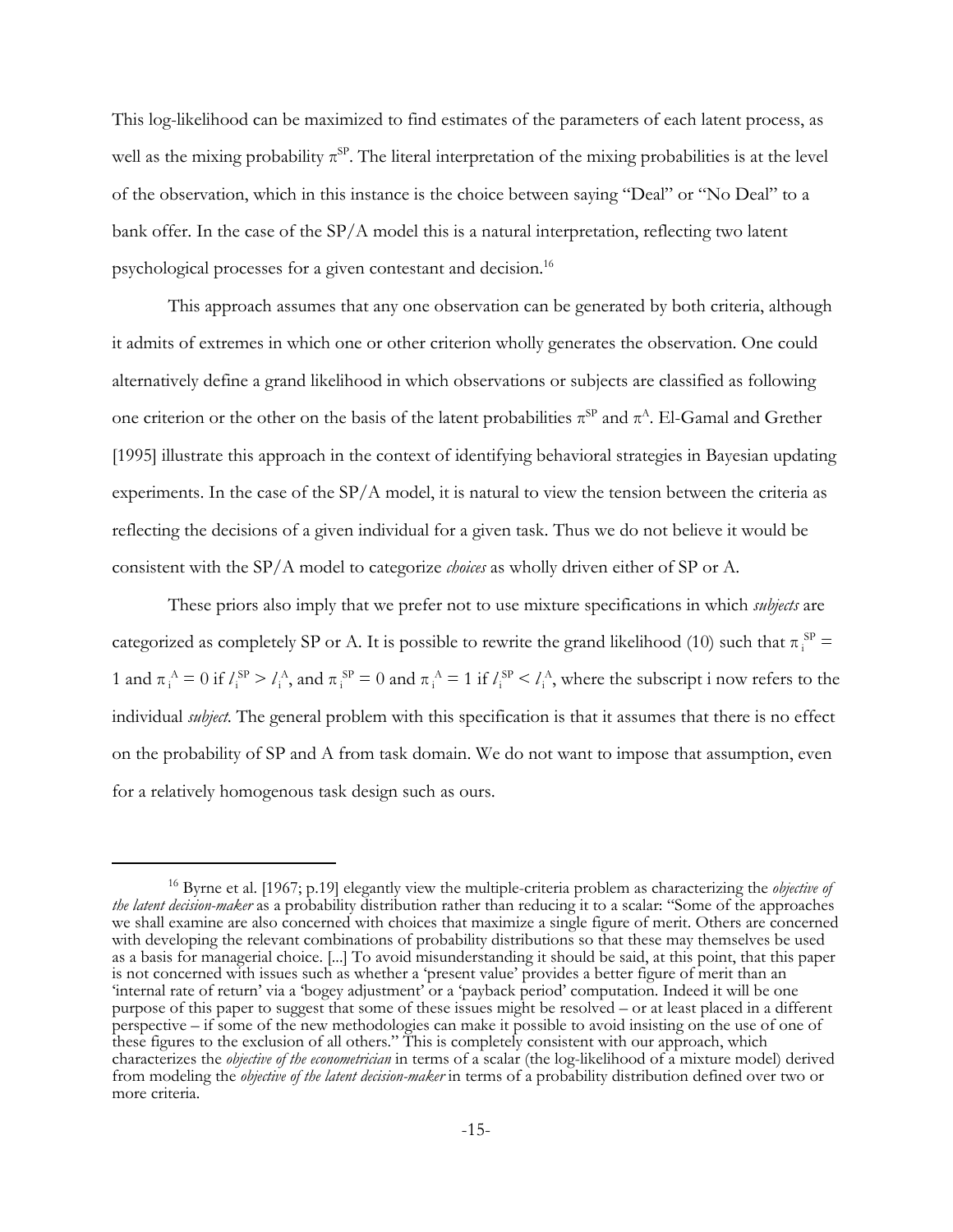#### **4. Results**

Table 1 collects estimates of the RDEV and RDU models applied to *DOND* behavior. In each case we find estimates of  $\gamma$ <1, consistent with the usual expectations from the literature. Figure 1 displays the implied probability weighting function and decision weights. The decision weights are shown for a 2-outcome lottery and then for a 5-outcome lottery, since these reflect the lotteries that a contestant faces in the last two rounds in which a bank offer is made. The rank-dependent specification assigns the greatest weight to the lowest prize, which we indicate by the number 1 even if it could be any of the original 22 prizes in the *DOND* domain. That is, by the time the contestant has reached the last choice round, the lowest prize might be 1 penny or it might be  $\ell$ 100,000. In either case the RDU model assigns the greatest decision weight to it. Similarly, for K-outcome lotteries and K>2, a higher weight is given to the top prize compared to the others, although not as high a weight as for the lowest prize. Thus the two extreme outcomes receive relatively higher weight. Ordinal proximity to the extreme prizes slightly increases the weights in this case, but not by much. Again, the actual dollar prizes these decision weights apply to change with the history of each contestant.

There is evidence from the RDU estimates that the RDEV specification can be rejected, since ρ is estimated to be 0.302 and significantly greater than zero. Thus we infer that there is some evidence of concave utility as well as probability weighting. Constraining the utility function to be linear in the RDEV specification slightly increases the curvature of the probability weighting function, as one might expect.

Table 2 and Figure 2 show the results of estimating the SP/A model. First, we find evidence that the utility function is concave, since  $\rho$ >0 and has a 95% confidence interval between 0.60 and 0.70. Hence it would be inappropriate to assume RDEV for the SP part of the SP/A model in this high-stakes domain, exactly as Lopes and Oden [1999; p.290] conjecture.

Second, we find evidence that the SP weighting function is initially concave and then convex in probabilities. In the jargon of the SP psychological processes underlying this weighting function, this indicates that potential-minded attitudes dominate the security-minded attitudes for smaller

-16-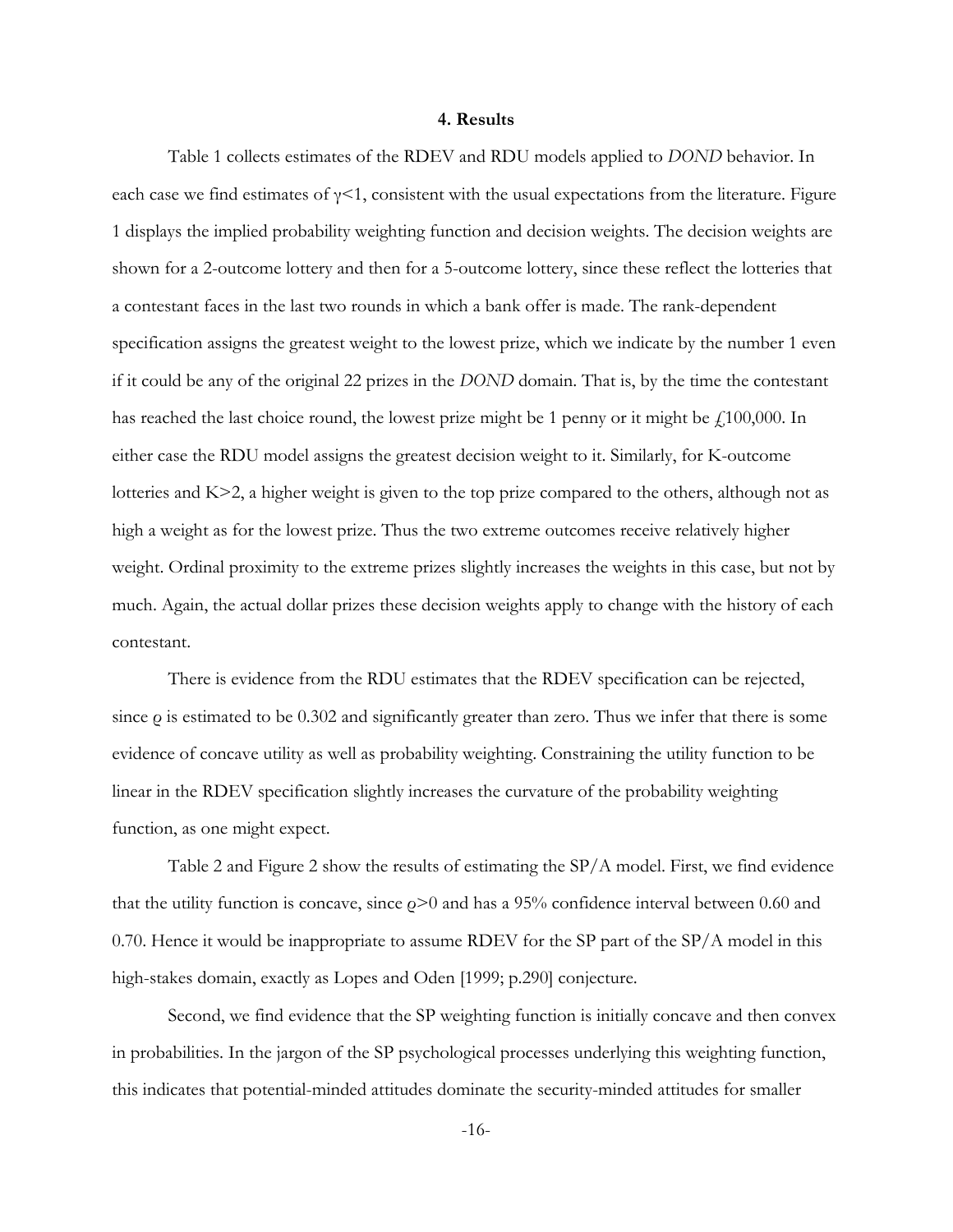probabilities, but that this is reversed for higher probabilities. In the *DOND* context, the probabilities are symmetric, and significantly less than  $\frac{1}{2}$  for round 1 to 5. Hence the predominant attitude implied by  $\gamma$ <1 is that of potential-minded attitudes.

Third, the estimates of  $\gamma$ ,  $\xi$  and  $\psi$  for the aspiration weighting function imply that it is steadily increasing in the prize level, with the concave shape shown in Figure 2. At a prize level of roughly  $\ell$ 44,000 the aspiration threshold is  $\frac{1}{2}$ . This function does not assign zero weight to prizes below that level, although the functional form effectively allowed that. If we round prizes to the nearest  $\ell$ 10,000, the average aspiration weights are 0.09, 0.22, 0.34 and 0.46 for each of the prizes from  $\dot{\gamma}$  up to  $\dot{\gamma}$  40,000. If  $\dot{\gamma}$  44,000 seems optimistic, and it is given the historical evidence, recall that this is just one of two decision criteria that the contestant is assumed to use in making DOND decisions. The other criterion combines security and potential considerations, as noted above.

Finally, the two component processes of the SP/A model each receive significant weight overall. We estimate that the weight on the SP component,  $\pi^{SP}$ , is 0.35, with a 95% confidence interval between 0.30 and 0.40. A formal hypothesis test that the two components receive equal weight can be rejected at a *p*-value of less than 0.001, but each component clearly plays a role in decision-making in this domain.

#### **5. Model Comparisons**

Mixture models provide a natural way to compare the predictive power of alternative models of behavior, whether or not the models are nested.17 The estimates for the role of the SP and A criteria within the SP/A model already indicate that decision makers appear to use both the familiar "risk-utility" tradeoffs of traditional economics models, as well as the notion of an income threshold.

To the extent that the SP component is simply a re-statement of the RDU model, this SP/A model nests RDU, so this result provides some evidence in favor of the SP/A notion that one needs

<sup>&</sup>lt;sup>17</sup> Harrison and Rutström [2009] point out that the older statistical literature on non-nested hypothesis tests evolved as a "second best" alternative to being able to estimate finite mixture models.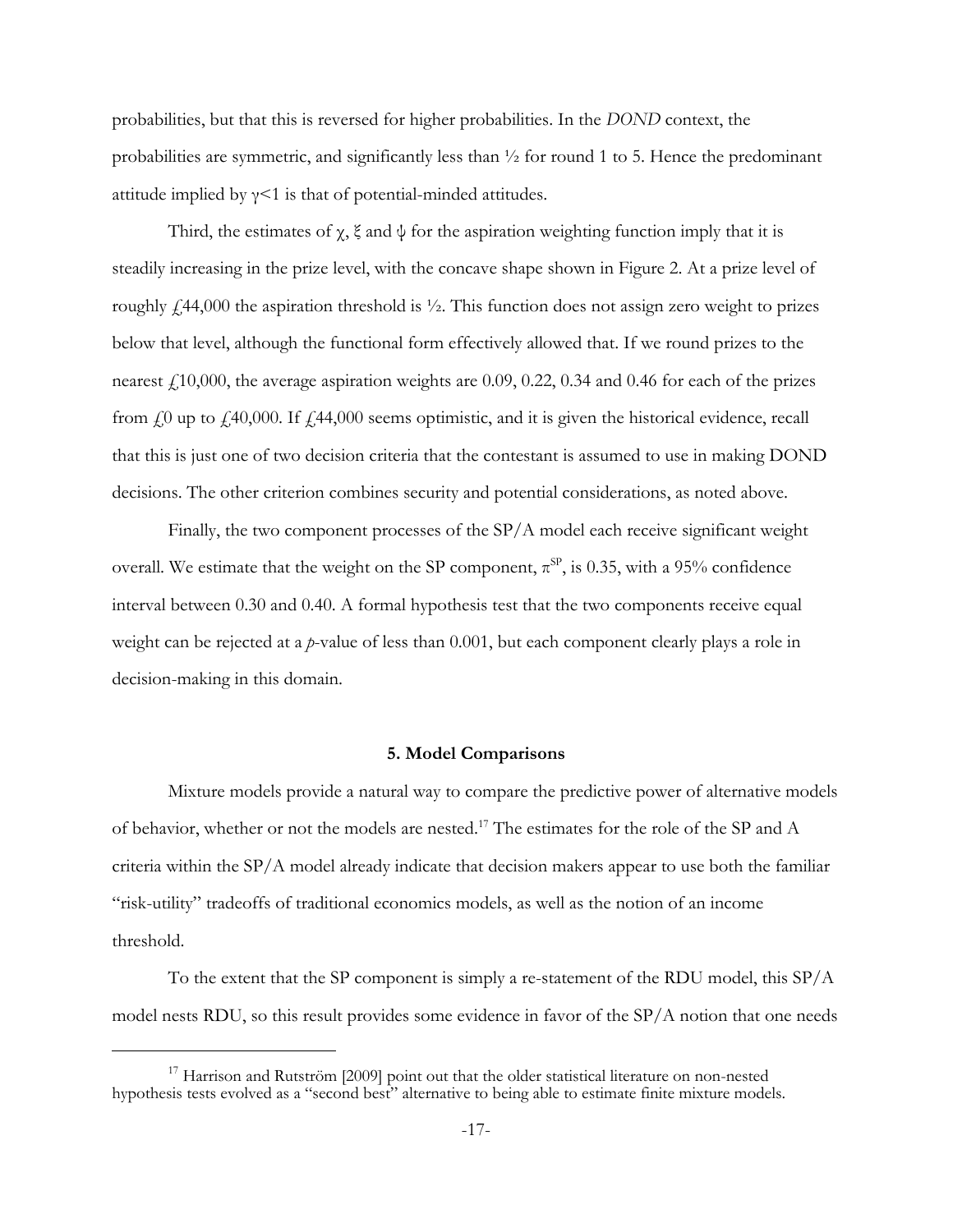two criteria to appropriately characterize behavior in *DOND*. Furthermore, since the RDU model nests at least one parametric version of EUT, these results indicate that behavior is inconsistent with that version of EUT.

We can extend our analysis to consider the possibility that some choices or decision makers are consistent with EUT and some are consistent with RDU. In effect, this hypothesis suggests a nested mixture model: at the top level one allows EUT and SP/A latent decision-making process explain behavior, and at the bottom level *within* the SP/A process one allows latent SP and A processes to explain behavior. This hypothesis is not the same as the hypothesis that the SP criterion (which is the RDU criterion) collapses to EUT. In effect, this hypothesis is that there are *three* latent decision-making processes at work: EUT, RDEU and the A criterion. Assuming a CRRA utility function, we estimate that the EUT process accounts for only 6.3% of observed choices, with the relative weights on the SP/A criterion accounting for the rest. In turn, the relative weights on the SP and A criteria remain essentially the same as when we assumed that none of the choices were generated by EUT decision-makers.

Thus we conclude that the weight of the evidence supports the SP/A model over the assumption that behavior is characterized *solely* by EUT or even by RDU decision making.

#### **6. Conclusions**

We provide a formal statement and application of a model of choice under uncertainty from psychology that has been neglected by economists, but which has many interesting features. First, and foremost, it explicitly employs multiple criteria for the evaluation of prospects. This characteristic is intuitively appealing, and informally used in many expositions of alternatives to EUT; examples include decision weights, loss aversion, and regret or disappointment aversion. In many cases these criteria can be conveniently collapsed to a single criterion, but in some cases they cannot; examples include appeals to income thresholds, editing processes, the use of similarity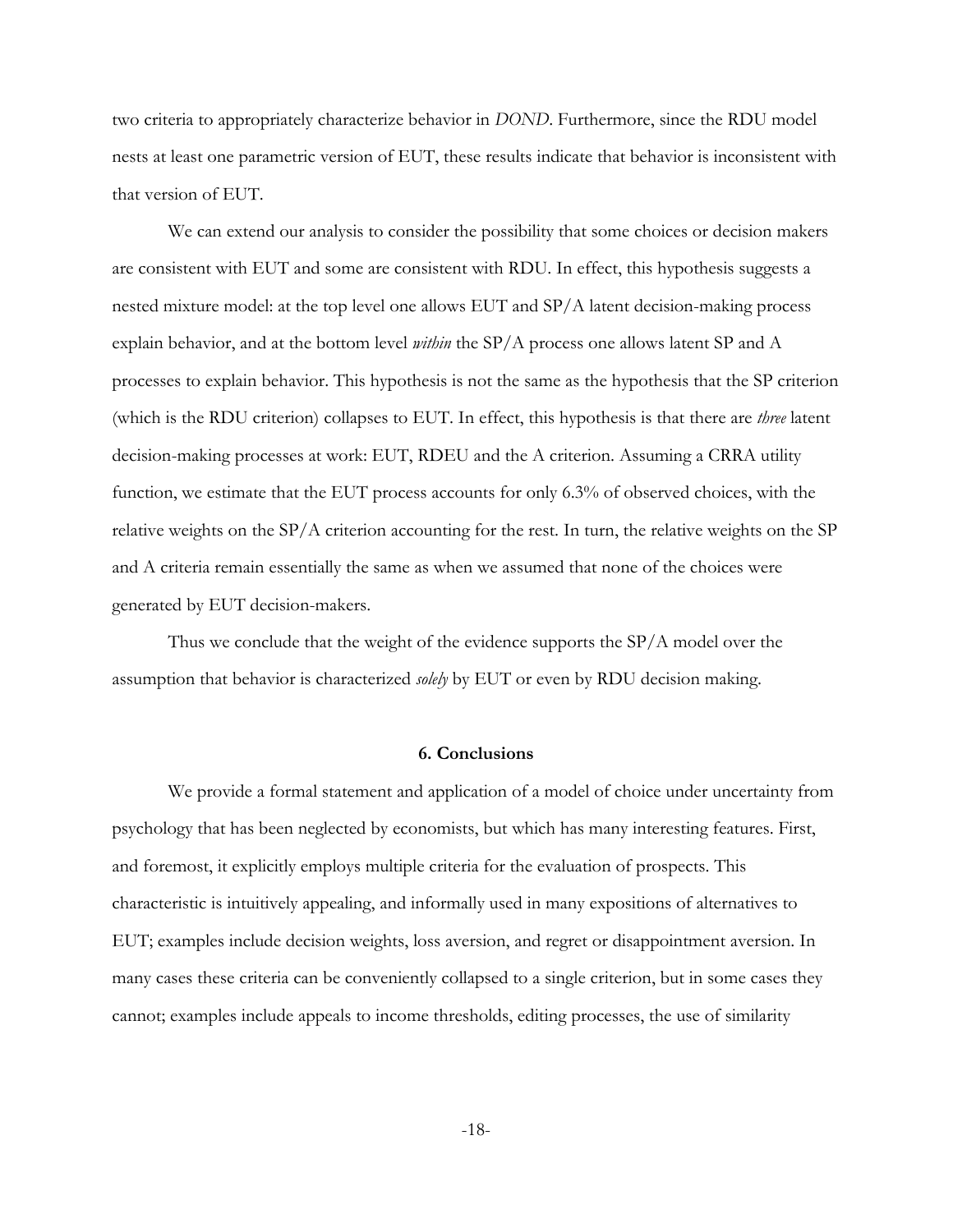relations, and other heuristics from psychology.18

We demonstrate how one can obtain full maximum likelihood estimates of the SP/A model, and integrate the dual decision criteria in a natural decision-theoretic and statistical manner. These methodological insights extend to applications of the SP/A model to other settings, as well as to other multiple-criteria decision models.

We apply the model to a rich domain in which prizes are highly skewed, and where it is plausible to expect individuals to have income thresholds that might affect behavior in addition to familiar utility-risk tradeoffs. Our statistical results allow the data to determine the relative weight of the two criteria, and do not *a priori* constrain behavior to use either or both. We find evidence that both criteria play a role in explaining behavior. Although the specific weights attached to each criterion might be expected to vary from task domain to domain, we find that nearly two-thirds of the weight is on the aspiration criterion.

<sup>&</sup>lt;sup>18</sup> See Starmer [2000] on editing processes, Tversky [1977], Luce [1956], Rubinstein [1988] and Leland [1994] on similarity relations, and Brandstätter, Gigerenzer and Hertwig [2006] on the myriad of heuristics proposed in the broader psychology literature.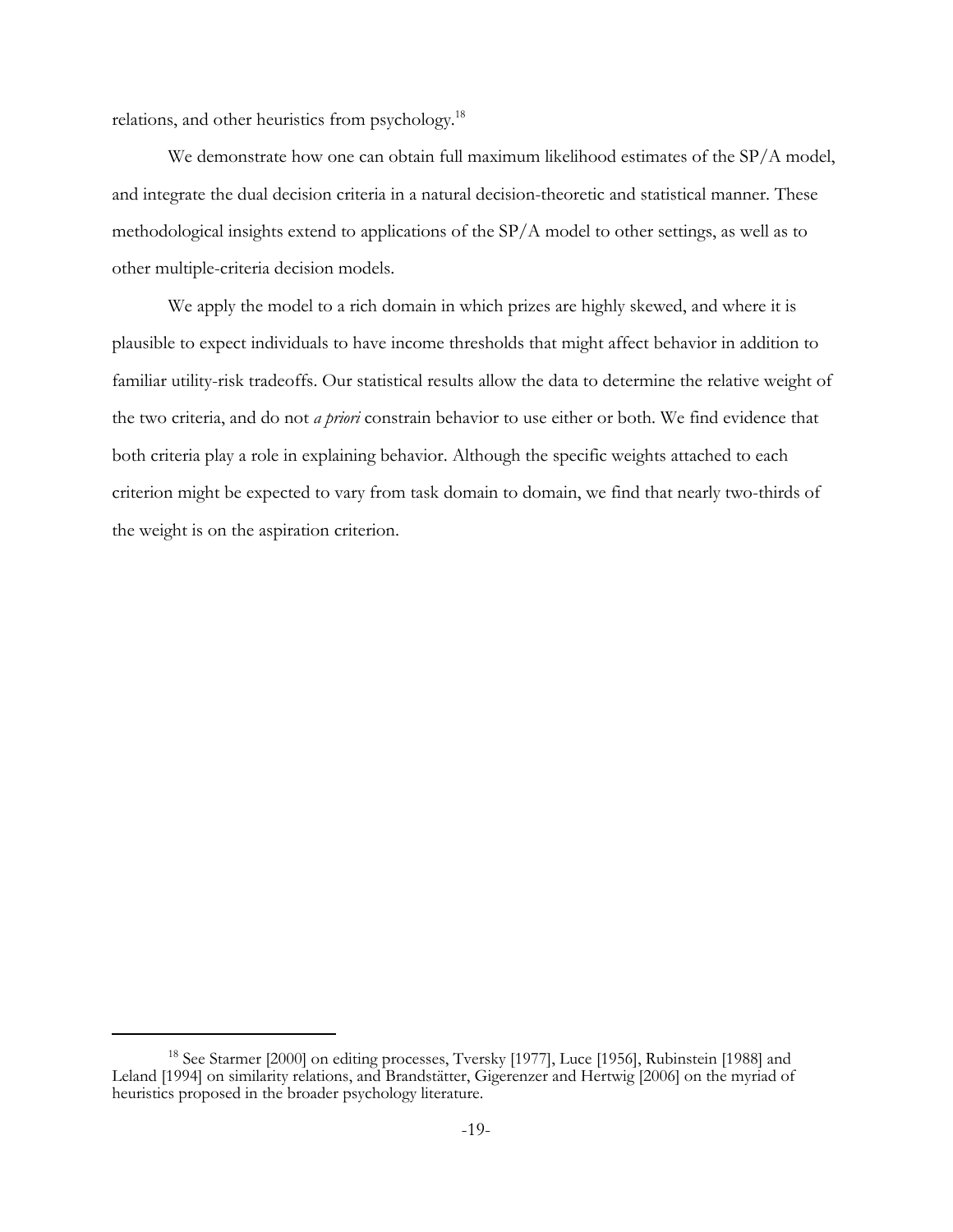| Parameter                                     | Estimate | Standard Error | Lower $95%$<br>Confidence Interval | Upper 95%<br>Confidence Interval |  |  |  |  |  |
|-----------------------------------------------|----------|----------------|------------------------------------|----------------------------------|--|--|--|--|--|
| A. RDEV, assuming utility is linear in prizes |          |                |                                    |                                  |  |  |  |  |  |
| γ                                             | 0.342    | 0.011          | 0.322                              | 0.363                            |  |  |  |  |  |
| μ                                             | 0.060    | 0.004          | 0.053                              | 0.068                            |  |  |  |  |  |
|                                               |          | <b>B. RDU</b>  |                                    |                                  |  |  |  |  |  |
| 6                                             | 0.302    | 0.014          | 0.274                              | 0.330                            |  |  |  |  |  |
| $\mathcal V$                                  | 0.550    | 0.022          | 0.506                              | 0.595                            |  |  |  |  |  |
| μ                                             | 0.085    | 0.004          | 0.077                              | 0.092                            |  |  |  |  |  |
|                                               |          |                |                                    |                                  |  |  |  |  |  |

**Table 1: Estimates for Deal or No Deal Game Show Assuming RDU**

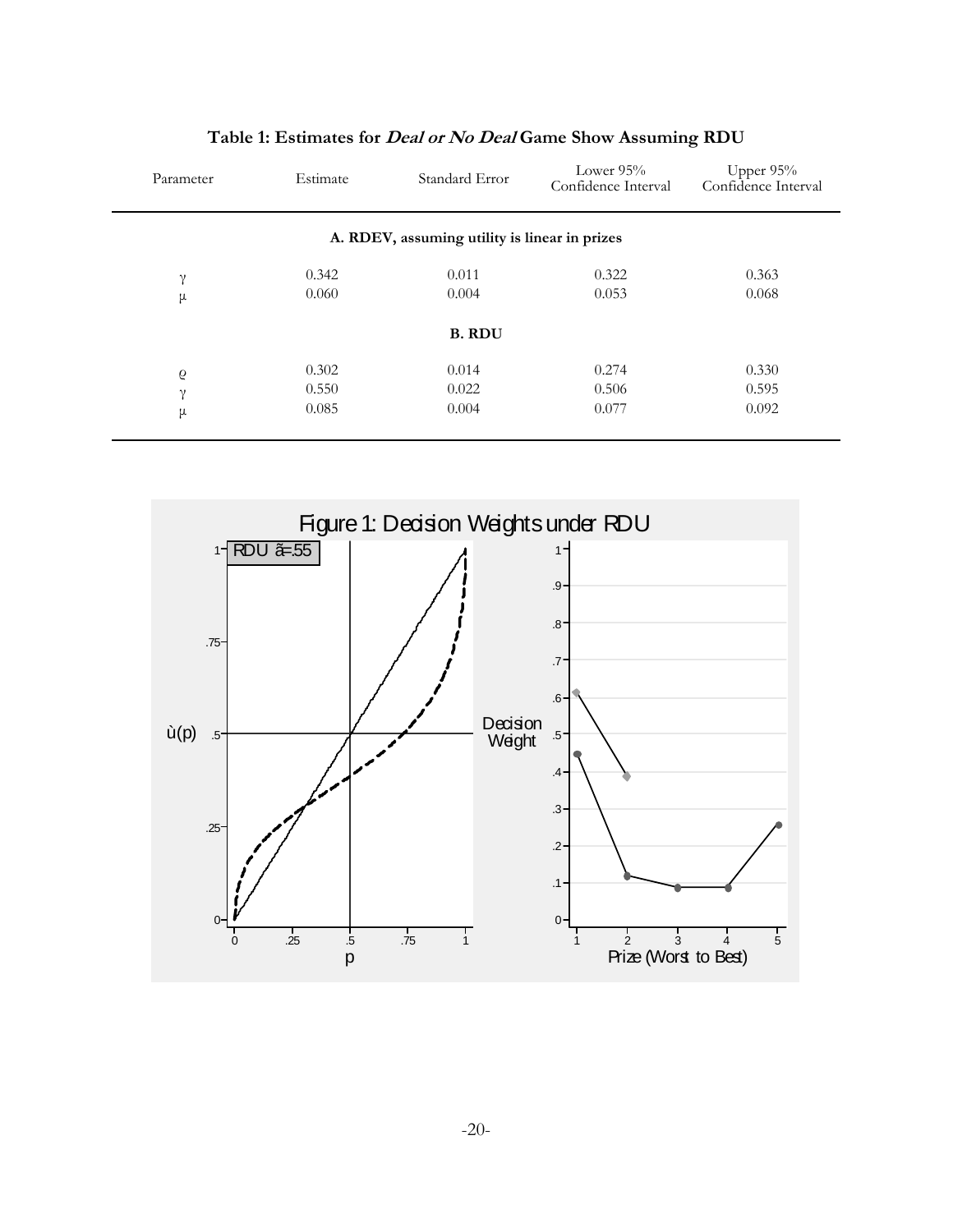| Parameter                     | Estimate | Standard Error | Lower $95%$<br>Confidence Interval | Upper 95%<br>Confidence Interval |  |
|-------------------------------|----------|----------------|------------------------------------|----------------------------------|--|
| 6                             | 0.654    | 0.027          | 0.601                              | 0.707                            |  |
| $\gamma$                      | 0.664    | 0.052          | 0.562                              | 0.767                            |  |
| χ                             | 1.355    | 0.146          | 1.068                              | 1.642                            |  |
| $\boldsymbol{\xi}$            | 5.330    | 1.510          | 2.371                              | 8.289                            |  |
| ψ                             | 0.002    | 0.001          | $-0.001$                           | 0.005                            |  |
| μ                             | 0.183    | 0.029          | 0.125                              | 0.241                            |  |
| $\pi^{\mathrm{SP}}$           | 0.353    | 0.025          | 0.304                              | 0.401                            |  |
| $\pi^A = 1 - \pi^{\text{SP}}$ | 0.647    | 0.025          | 0.599                              | 0.696                            |  |

**Table 2: Estimates for Deal or No Deal Game Show Assuming SP/A**

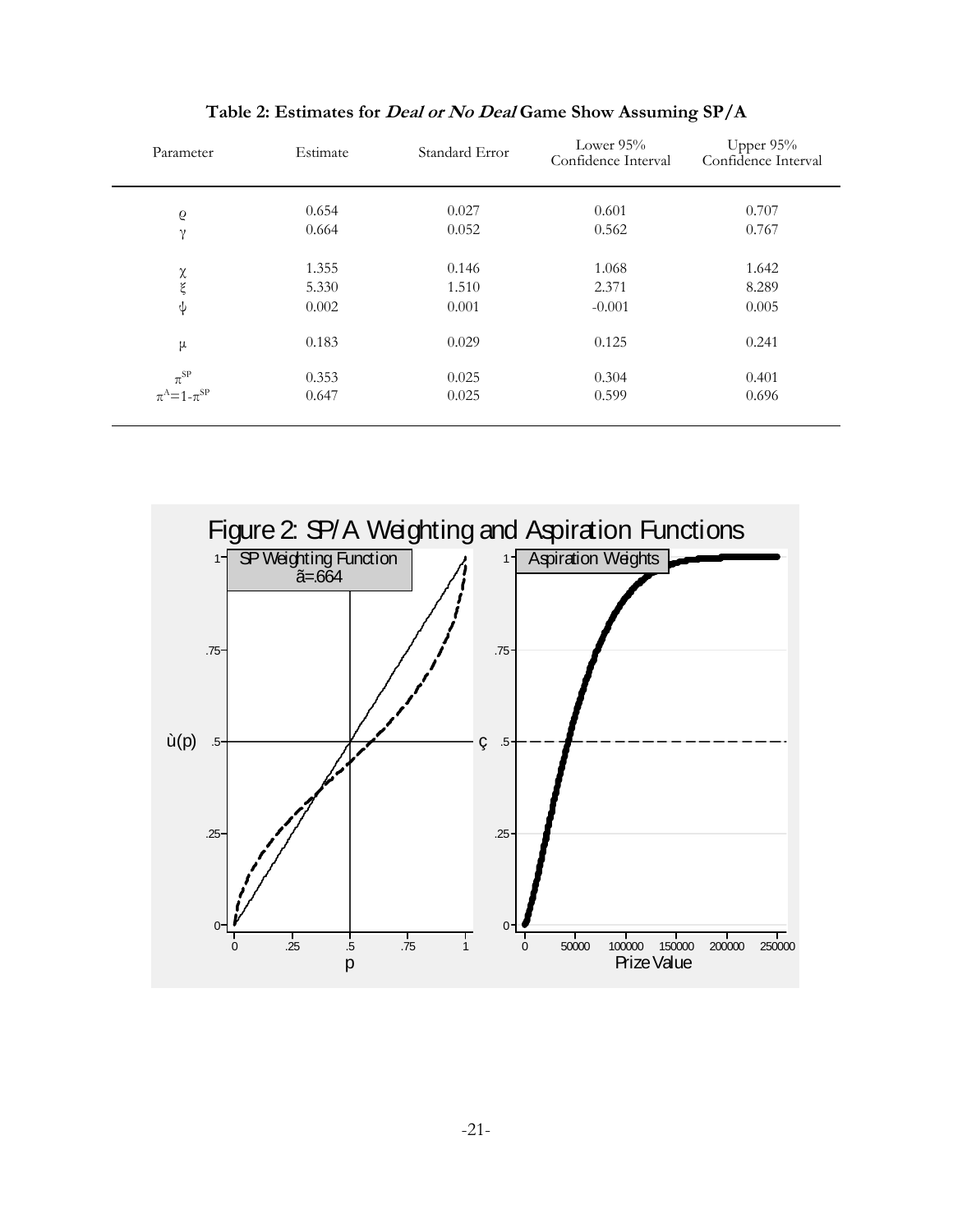## **References**

- Allais, Maurice, "The Foundations of Positive Theory of Choice Involving Risk and a Criticism of the Postulates and Axioms of the American School," in M. Allais & O. Hagen (eds.), *Expected Utility Hypotheses and the Allais Paradox* (Dordrecht, the Netherlands: Reidel, 1979).
- Andersen, Steffen; Harrison, Glenn W.; Lau, Morten I., and Rutström, E. Elisabet, "Eliciting Risk and Time Preferences," *Econometrica*, 76(3), 2008a, 583-619.
- Andersen, Steffen; Harrison, Glenn W., Lau, Morten I., and Rutström, E. Elisabet, "Risk Aversion in Game Shows," in J.C. Cox and G.W. Harrison (eds.), *Risk Aversion in Experiments* (Bingley, UK: Emerald, Research in Experimental Economics, Volume 12, 2008b).
- Andersen, Steffen; Harrison, Glenn W.; Lau, Morten I., and Rutström, E. Elisabet, "Multiattribute Utility, Intertemporal Utility and Correlation Aversion," *Working Paper 2011-04*, Center for the Economic Analysis of Risk, Robinson College of Business, Georgia State University, January 2011.
- Ballinger, T. Parker, and Wilcox, Nathaniel T., "Decisions, Error and Heterogeneity," *Economic Journal*, 107, July 1997, 1090-1105.
- Baumol, William J., "An Expected Gain-Confidence Limit Criterion for Portfolio Selection," *Management Science*, 10, 1963, 174-182.
- Bell, David E., "Risk, Return, and Utility," *Management Science*, 41(1), January 1995, 23-30.
- Benhabib, Jess, and Bisin, Alberto, "Modeling Internal Commitment Mechanisms and Self-Control: A Neuroeconomics Approach to Consumption-Saving Decisions," *Games and Economic Behavior,* 52, 2005, 460-492.
- Brandstätter, Eduard; Gigerenzer, Gerd, and Hertwig, Ralph, "The Priority Heuristic: Making Choices Without Trade-Offs," *Psychological Review*, 113(2), 2006, 409-432.
- Byrne, R.; Charnes, A.; Cooper, W.W., and Kotakek, K., "A Chance-Constrained Approach to Capital Budgeting with Portfolio Type Payback and Liquidity Constraints and Horizon Posture Controls," *Journal of Financial and Quantitative Analysis*, 2(4), December 1967, 339-364.
- Byrne, R.; Charnes, A.; Cooper, W.W., and Kotakek, K., "Some New Approaches to Risk," *The Accounting Review*, 43(1), January 1968, 18-37.
- Camerer, Colin; Babcock, Linda; Loewenstein, George, and Thaler, Richard, "Labor Supply of New York City Cabdrivers: One Day at a Time," *Quarterly Journal of Economics*, 112, May 1997, 407- 441.
- Campbell, John Y.; Lo, Andrew W., and MacKinlay, A. Craig, *The Econometrics of Financial Markets* (Princeton: Princeton University Press, 1997).
- Cubitt, Robin P., and Sugden, Robert, "Dynamic Decision-Making Under Uncertainty: An Experimental investigation of Choices between Accumulator Gambles," *Journal of Risk & Uncertainty*, 22(2), 2001, 103-128.

El-Gamal, Mahmoud A., and Grether, David M., "Are People Bayesian? Uncovering Behavioral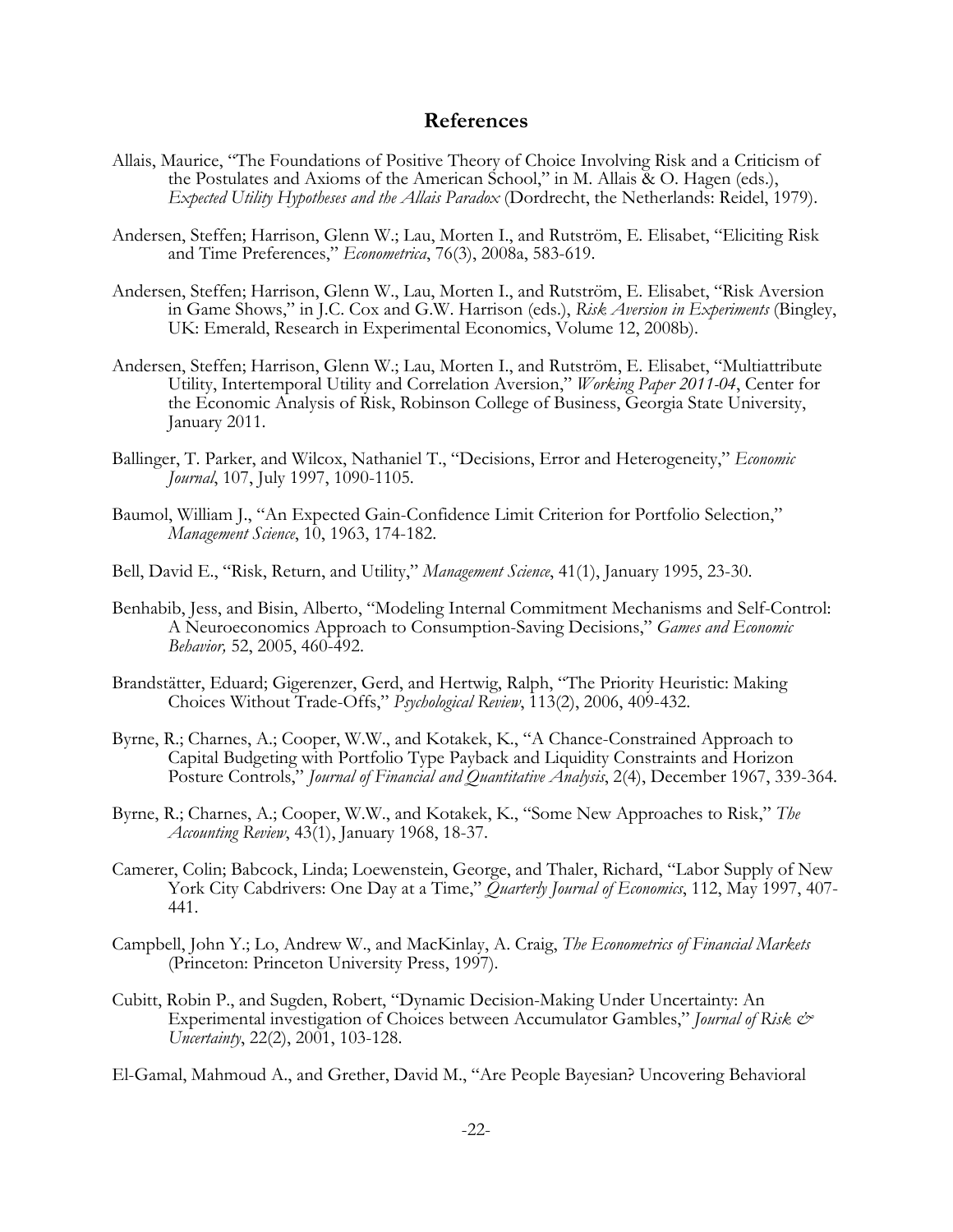Strategies," *Journal of the American Statistical Association*, 90, 1995, 1137-1145.

- Farber, Henry S., "Is Tomorrow Another Day? The Labor Supply of New York City Cabdrivers," *Journal of Political Economy*, 113(1), 2005, 46-82.
- Fishburn, Peter C., "Additive Utilities with Incomplete Product Sets: Application to Priorities and Assignments," *Operations Research*, 15(3), May-June 1967, 537-542.
- Fudenberg, Drew, and Levine, David K., "A Dual-Self Model of Impulse Control," *American Economic Review*, 96(5), December 2006, 1449-1476.
- Gonzalez, Richard, and Wu, George, "On the Shape of the Probability Weighting Function," *Cognitive Psychology*, 38, 1999, 129-166.
- Harless, David W., and Camerer, Colin F., "The Predictive Utility of Generalized Expected Utility Theories," *Econometrica*, 62(6), November 1994, 1251-1289.
- Harrison, Glenn W., and Rutström, E. Elisabet, "Representative Agents in Lottery Choice Experiments: One Wedding and A Decent Funeral," *Experimental Economics*, 12, 2009, 133- 158.
- Hey, John D., "Experimental Investigations of Errors in Decision Making Under Risk," *European Economic Review*, 39, 1995, 633-640.
- Hey, John D., and Orme, Chris, "Investigating Generalizations of Expected Utility Theory Using Experimental Data," *Econometrica*, 62(6), November 1994, 1291-1326.
- Hogarth, Robin M., *Educating Intuition* (Chicago: University of Chicago Press, 2001).
- Johnson, Norman L.; Kotz, Samuel, and Balakrishnan, N., *Continuous Univariate Distributions, Volume 2* (New York: Wiley, Second Edition, 1995).
- Kahneman, Daniel, and Tversky, Amos, "Prospect Theory: An Analysis of Decision Under Risk," *Econometrica*, 47, 1979, 263-291.
- Keeney, Ralph L., and Raiffa, Howard, *Decisions with Multiple Objectives: Preferences and Value Tradeoffs* (New York: Wiley, 1976).
- Kirkwood, Craig W., *Strategic Decision Making: Multiobjective Decision Analysis with Spreadsheets* (Belmont, CA: Duxbury Press, 1997).
- Kleinmutz, Benjamin, "Why we still use our heads instead of formulas: Toward an integrative approach," *Psychological Bulletin*, 107, 1990, 296-310; reprinted in T. Connolly, H.R. Arkes & K.R. Hammond (eds.), *Judgement and Decision Making: An Interdisciplinary Reader* (New York: Cambridge University Press, 2000).
- Leland, W. Jonathan, "Generalized Similarity Judgements: An Alternative Explanation for Choice Anomalies," *Journal of Risk & Uncertainty*, 9, 1994, 151-172.
- Liang, K-Y., and Zeger, S.L., "Longitudinal Data Analysis Using Generalized Linear Models," *Biometrika*, 73, 1986, 13-22.
- Liberatore, Matthew, and Nydick, Robert, *Decision Technology: Modeling, Software, and Applications* (New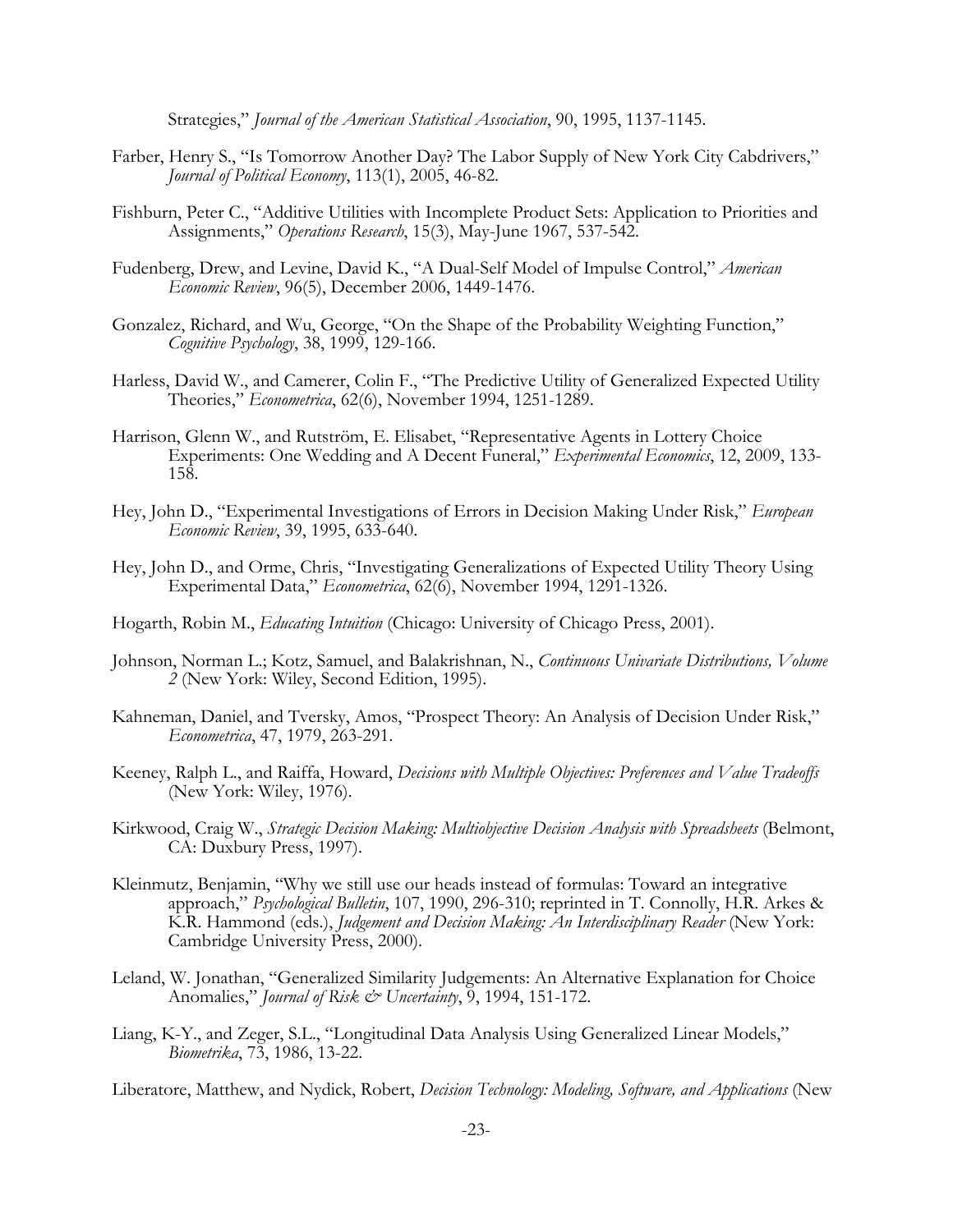York: Wiley, 2002).

- Loomes, Graham; Moffatt, Peter G., and Sugden, Robert, "A Microeconometric Test of Alternative Stochastic Theories of Risky Choice," *Journal of Risk and Uncertainty*, 24(2), 2002, 103-130.
- Loomes, Graham, and Sugden, Robert, "Incorporating a Stochastic Element Into Decision Theories," *European Economic Review*, 39, 1995, 641-648.
- Lopes, Lola L., "Risk and Distributional Inequality," *Journal of Experimental Psychology: Human Perception and Performance*, 10(4), August 1984, 465-484.
- Lopes, Lola L., "Algebra and Process in the Modeling of Risky Choice," in J.R. Busemeyer, R. Hastie & D.L. Medin (eds), *Decision Making from a Cognitive Perspective* (San Diego: Academic Press, 1995).
- Lopes, Lola L., and Oden, Gregg C., "The Role of Aspiration Level in Risky Choice: A Comparison of Cumulative Prospect Theory and SP/A Theory," *Journal of Mathematical Psychology*, 43, 1999, 286-313.
- Luce, R. Duncan, "Semiorders and a Theory of Utility Discrimination," *Econometrica*, 24, 1956, 178-191.
- Luce, R. Duncan, and Fishburn, Peter C., "Rank and Sign-Dependent Linear Utility Models for Finite First-Order Gambles," *Journal of Risk & Uncertainty*, 4, 1991, 29-59.
- Oden, Gregg C., and Lopes, Lola L., "Risky Choice With Fuzzy Criteria," *Psychologische Beiträge*, 39, 1997, 56-82.
- Quiggin, John, "A Theory of Anticipated Utility," *Journal of Economic Behavior & Organization*, 3(4), 1982, 323-343.
- Rogers, W. H., "Regression standard errors in clustered samples," *Stata Technical Bulletin*, 13, 1993, 19-23.
- Roy, A.D., "Safety First and the Holding of Assets," *Econometrica*, 20(3), July 1952, 431-449.
- Roy, A.D., "Risk and Rank or Safety First Generalised," *Economica*, 23, August 1956, 214-228.
- Rubinstein, Ariel, "Similarity and Decision-making Under Risk (Is There a Utility Theory Resolution to the Allais Paradox?)," *Journal of Economic Theory*, 46, 1988, 145-153.
- Saaty, Thomas L., *The Analytic Hierarchy Process* (New York: McGraw Hill, 1980).
- Starmer, Chris, "Developments in Non-Expected Utility Theory: The Hunt for a Descriptive Theory of Choice Under Risk," *Journal of Economic Literature*, 38, June 2000, 332-382.
- Starmer, Chris, and Sugden, Robert, "Violations of the Independence Axiom in Common Ratio Problems: An Experimental Test of Some Competing Hypotheses," *Annals of Operational Research*, 19, 1989, 79-102.
- Thaler, Richard H., and Johnson, Eric J., "Gambling With The House Money and Trying to Break Even: The Effects of Prior Outcomes on Risky Choice," *Management Science*, 36(6), June 1990, 643-660.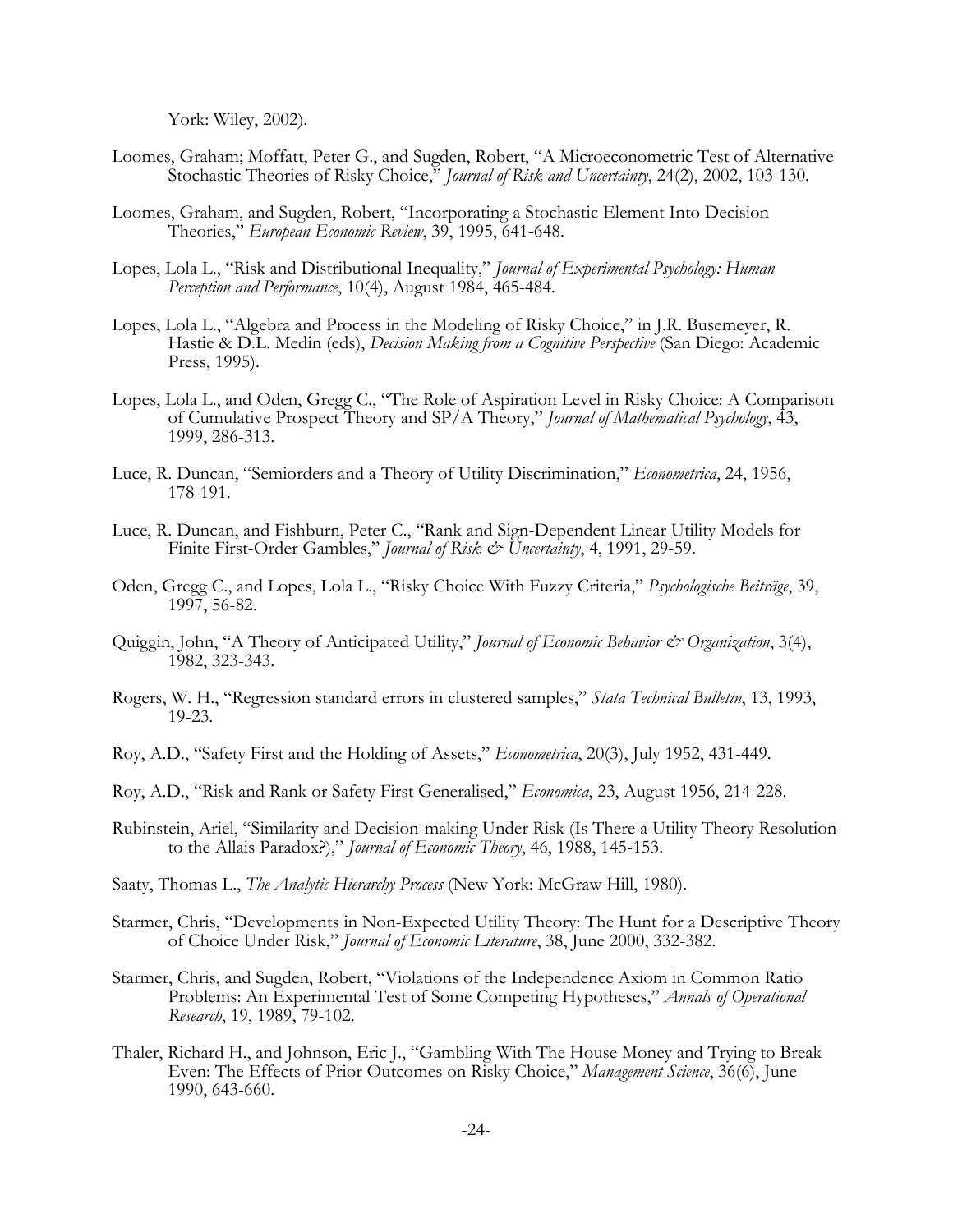Train, Kenneth E., *Discrete Choice Methods with Simulation* (New York: Cambridge University Press, 2003).

Tversky, Amos, "Intransitivity of Preferences," *Psychological Review*, 76, 1969, 31-48.

Tversky, Amos, "Features of Similarity," *Psychological Review*, 84, 1977, 327-352.

- Tversky, Amos, and Kahneman, Daniel, "Advances in Prospect Theory: Cumulative Representations of Uncertainty," *Journal of Risk & Uncertainty*, 5, 1992, 297-323; references to reprint in D. Kahneman and A. Tversky (eds.), *Choices, Values, and Frames* (New York: Cambridge University Press, 2000).
- von Winterfeldt, Detlof, and Edwards, Ward, *Decision Analysis and Behavioral Research* (New York: Cambridge University Press, 1986).
- Williams, Rick L., "A Note on Robust Variance Estimation for Cluster-Correlated Data," *Biometrics*, 56, June 2000, 645-646.
- Wooldridge, Jeffrey, "Cluster-Sample Methods in Applied Econometrics," *American Economic Review (Papers & Proceedings)*, 93(2), May 2003, 133-138.

Yaari, Menahem E., "The Dual Theory of Choice under Risk," *Econometrica*, 55(1), 1987, 95-115.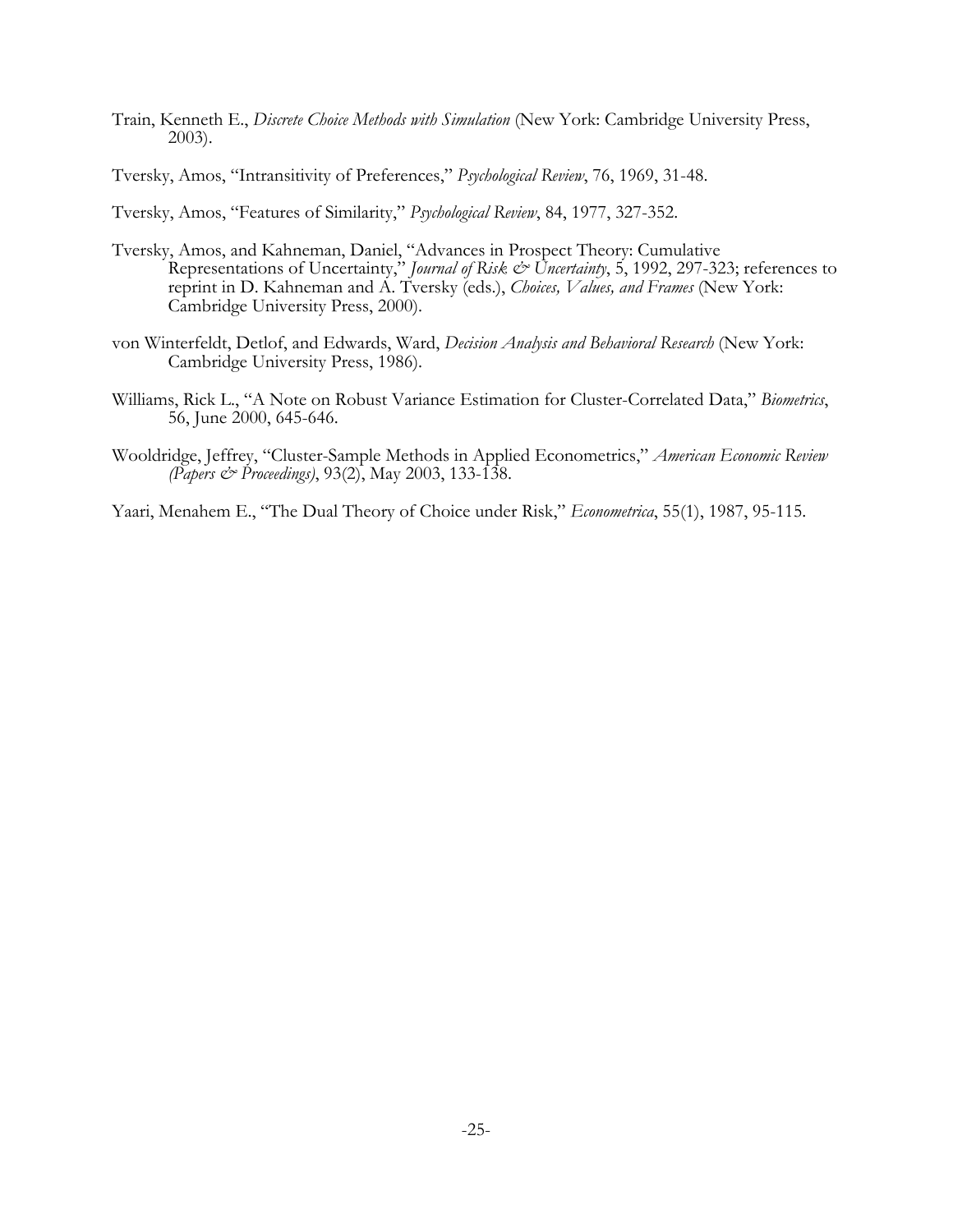### **Appendix: Estimation Procedure (NOT FOR PUBLICATION)**

The basic logic of our approach can be explained from the data and simulations shown in Table A1, and assuming for simplicity that the decision maker behaves as if using EUT to evaluate choices. We discuss the non-EUT specification in the text, but the basic estimation logic is the same. Complete details are provided in Andersen, Harrison, Lau and Rutström [2008b].

There are 6 rounds in which the banker makes an offer, and in round 7 the surviving contestant simply opens his box. In the tabulations shown in Table A1 we observed 461 contestants play the game. Only 122, or 26%, made it to round 7, with most accepting the banker's offer in rounds 4, 5 and 6. The average offer is shown in column 4. We stress that this offer is stochastic from the perspective of the sample as a whole, even if it is non-stochastic to the specific contestant in that round. Thus, to see the logic of our approach from the perspective of the individual decisionmaker, think of the offer as a non-stochastic number, using the average values shown as a proximate indicator of the value of that number in a particular instance.

In round 1 the contestant might consider up to 6 *virtual lotteries*. He might look ahead one round and contemplate the outcomes he would get if he turned down the offer in round 1 and accepted the offer in round 2. This virtual lottery, realized in virtual round 2 in the contestant's thought experiment, would generate an average payoff of  $f_{10,184}$  with a standard deviation of  $f(9,575)$ . The distribution of payoffs to these virtual lotteries are highly skewed, so the standard deviation may be slightly misleading if one thinks of these as Gaussian distributions. However, we just use the standard deviation as one pedagogic indicator of the uncertainty of the payoff in the virtual lottery: in our formal analysis we consider the complete distribution of the virtual lottery in a non-parametric manner.

In round 1 the contestant can also consider what would happen if he turned down offers in rounds 1 and 2, and accepted the offer in round 3. This virtual lottery would generate, from the perspective of round 1, an average payoff of  $f(12,532)$  with a standard deviation of  $f(12,107)$ . Similarly for each of the other virtual lotteries shown.

The forward looking contestant in round 1 is assumed to behave as if he maximizes the expected utility of accepting the current offer or continuing. The expected utility of continuing, in turn, is given by simply evaluating each of the 6 virtual lotteries shown in the first row of Table A1. The average payoff increases steadily, but so does the standard deviation of payoffs, so this evaluation requires knowledge of the utility function of the contestant. Given that utility function, the contestant is assumed to behave as if they evaluate the expected utility of each of the 6 virtual lotteries. Thus we calculate six expected utility numbers, conditional on the specification of the parameters of the assumed utility function and the virtual lotteries that each subject faces in their round 1 choices. In round 1 the subject then simply compares the *maximum* of these 6 expected utility numbers to the utility of the non-stochastic offer in round 1. If that maximum exceeds the utility of the offer, he turns down the offer; otherwise he accepts it.

In round 2 a similar process occurs. One feature of our virtual lottery simulations is that they are conditioned on the actual outcomes that each contestant has faced in prior rounds. Thus, if a (real) contestant has tragically opened up the 5 top prizes in round 1, that contestant would not see virtual lotteries such as the ones in Table A1 for round 2. They would be conditioned on that player's history in round 1. We report here averages over all players and all simulations. We undertake 100,000 simulations for *each* player in *each* round, so as to condition on their history.19 The

 $19$  If bank offers were a deterministic and known function of the expected value of unopened prizes, we would not need anything like 100,000 simulations for later rounds. For the last few rounds of a full game,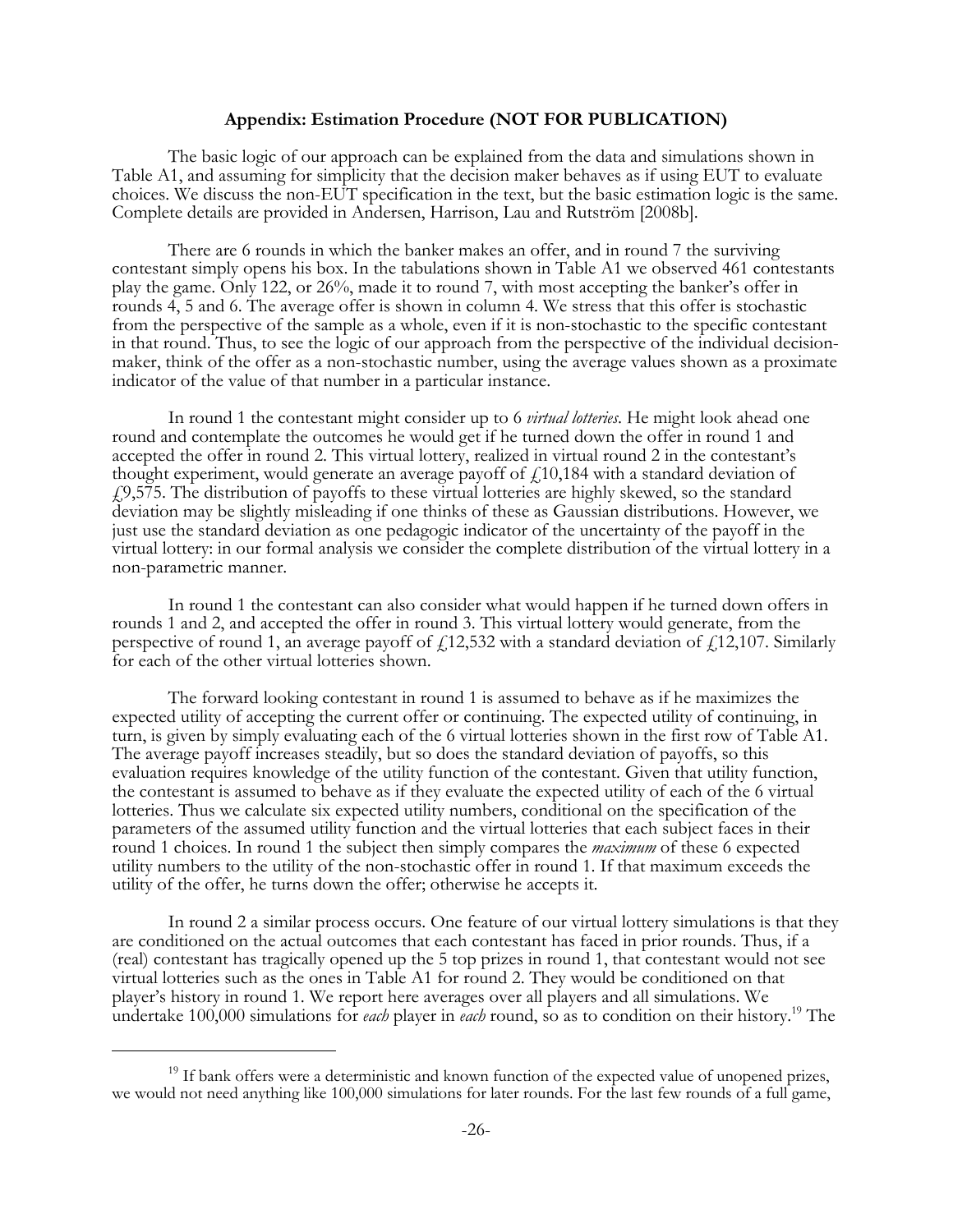fraction of the EV of unopened prizes is also round-specific, and is a draw from a normal distribution for that round based on observed data. Thus the simulated offer received in any future, virtual round is uncertain, due to uncertainty in the EV of unopened cases in that future round *and* uncertainty in the fraction of that EV that the banker will use. $^{20}$ 

This example can also be used to illustrate how our maximum likelihood estimation procedure works. Assume some specific utility function and some parameter values for that utility function. The utility of the non-stochastic bank offer in round R is then directly evaluated. Similarly, the virtual lotteries in each round R can then be evaluated.<sup>21</sup> They are represented numerically as 20point discrete approximations, with 20 prizes and 20 probabilities associated with those prizes. Thus, by implicitly picking a virtual lottery over an offer, it is as if the subject is taking a draw from this 20 point distribution of prizes. In fact, they are playing out the *DOND* game, but this representation as a virtual lottery draw is formally identical. The evaluation of these virtual lotteries generates  $v(R)$ expected utilities, where  $v(1)=6$ ,  $v(2)=5,...,v(6)=1$  as shown in Table A1. The maximum expected utility of these  $v(R)$  in a given round  $R$  is then compared to the utility of the offer, and the likelihood evaluated in the usual manner.

To state the estimation problem more formally, assume that utility is defined over money m using a Constant Relative Risk Aversion (CRRA) function

$$
u(m) = m^{1-r}/(1-r) \tag{A1}
$$

where  $r \neq 1$  is the RRA coefficient, and  $u(m) = ln(m)$  for  $r = 1$ . With this parameterization  $r = 0$ denotes risk neutral behavior,  $r > 0$  denotes risk aversion, and  $r < 0$  denotes risk loving. The CRRA function has been popular in the literature, since it requires only one parameter to be estimated.

Probabilities for each outcome k,  $p_k$ , are those that are induced by the task, so expected utility is simply the probability weighted utility of each outcome in each lottery. We return to this issue in more detail below, since it relates to the use of virtual lotteries. There were 20 outcomes in each virtual lottery i, so

$$
EU_i = \sum_{k=1,20} \left[ p_k \times u_k \right]. \tag{A2}
$$

Of course, we can view the bank offer as being a degenerate lottery.

A simple stochastic specification was used to specify likelihoods conditional on the model. The EU for each lottery pair was calculated for a candidate estimate of the utility function parameters, and the index

$$
\nabla EU = (EU_{BO} - EU_{I})/\mu \tag{A3}
$$

calculated, where  $EU_L$  is the lottery in the task,  $EU_{BO}$  is the degenerate lottery given by the bank

in which the bank offer is *relatively* predictable, the use of this many simulations is a numerically costless

<sup>&</sup>lt;sup>20</sup> The simulated EV is subject-specific and round-specific; the fraction of the EV used by the banker is not subject-specific, but is round-specific.

<sup>&</sup>lt;sup>21</sup> There is no need to know risk attitudes, or other preferences, when the distributions of the virtual lotteries are generated by simulation. But there is definitely a need to know these preferences when the virtual lotteries are *evaluated*. Keeping these computational steps separate is essential for computational efficiency, and is the same procedurally as pre-generating "smart" Halton sequences of uniform deviates for later, repeated use within a maximum simulated likelihood evaluator (e.g., Train [2003; p. 224ff.]).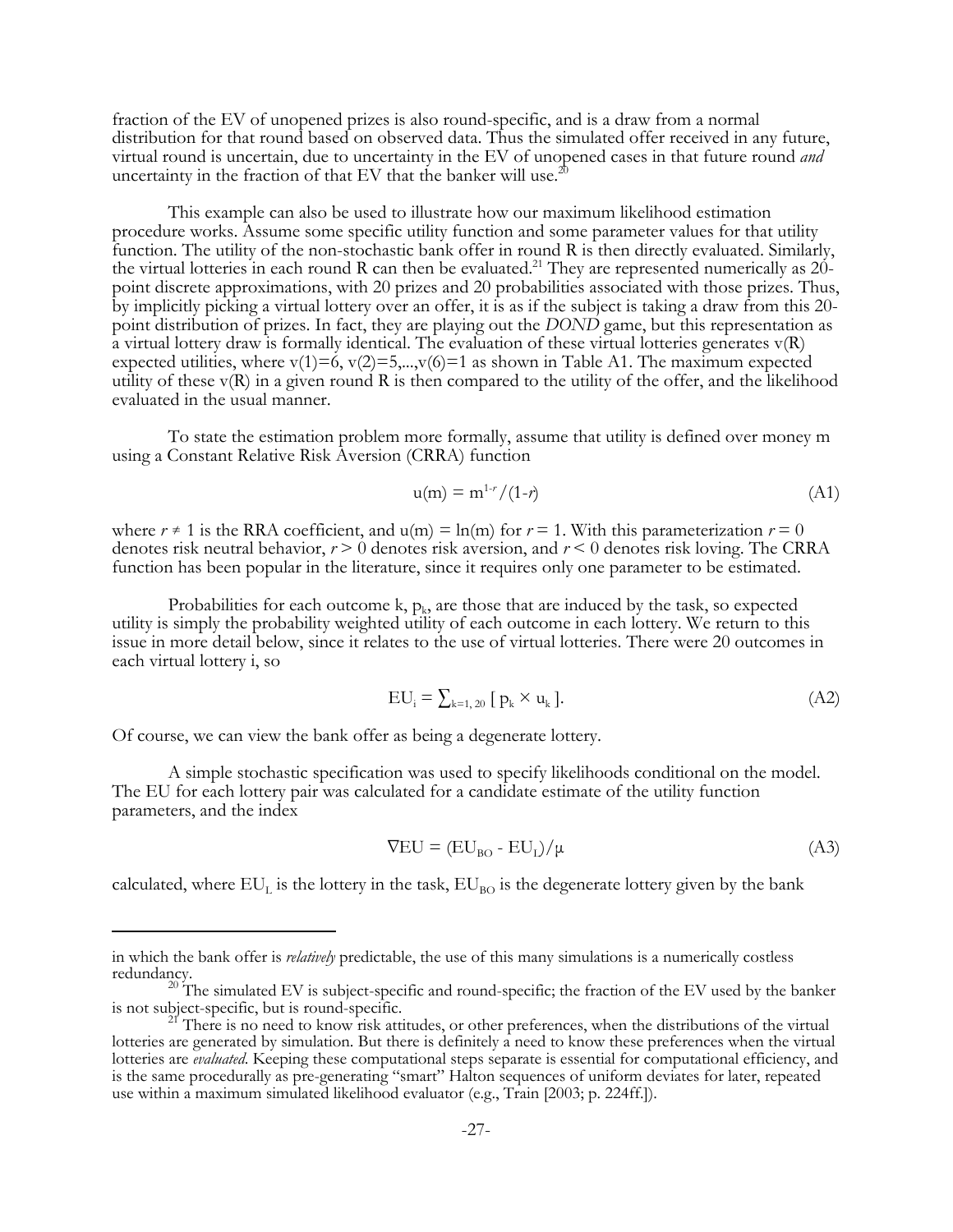offer, and  $\mu$  is a Fechner noise parameter following Hey and Orme [1994].<sup>22</sup> The index VEU is then used to define the cumulative probability of the observed choice to "Deal" using the cumulative standard normal distribution function:

$$
G(\nabla EU) = \Phi(\nabla EU). \tag{A4}
$$

The likelihood, conditional on the EUT model being true and the use of the CRRA utility function, depends on the estimate of *r* and μ given the above specification and the observed choices. The conditional log-likelihood is

$$
\ln L^{\text{EUT}}(r, \mu; y) = \sum_{i} \left[ (\ln G(\nabla E U) \times \mathbf{I}(y_i = 1)) + (\ln (1 - G(\nabla E U)) \times \mathbf{I}(y_i = 0)) \right] \tag{A5}
$$

where  $y_i = 1(0)$  denotes the choice of "Deal" ("No Deal") in task i, and  $I(\cdot)$  is the indicator function.

We extend this standard formulation to include forward looking behavior by redefining the lottery that the contestant faces. One such virtual lottery reflects the possible outcomes if the subject always says "No Deal" until the end of the game and receives his prize. We call this a virtual lottery since it *need* not happen; it *does* happen in some fraction of boxes, and it *could* happen for any subject.

Similarly, we can substitute other virtual lotteries reflecting other possible choices by the contestant. Just before deciding whether to accept the bank offer in round 1, what if the contestant behaves as if the following simulation were repeated  $\Gamma$  times:

{ Play out the remaining 5 rounds and pick boxes at random until all but 2 boxes are unopened. Since this is the last round in which one would receive a bank offer, calculate the expected value of the remaining 2 boxes. Then multiply that expected value by the fraction that the bank is expected to use in round 6 to calculate the offer. Pick that fraction from a prior as to the average offer fraction, recognizing that the offer fraction is stochastic.  $\tilde{\mathcal{E}}$ 

The end result of this simulation is a sequence of Γ virtual bank offers in round 6, viewed from the perspective of round 1. This sequence then defines the virtual lottery to be used for a contestant in round 1 whose horizon is the last round in which the bank will make an offer. Each of the Γ bank offers in this virtual simulation occurs with probability  $1/\Gamma$ , by construction. To keep things numerically manageable, we can then take a 20-point discrete approximation of this lottery, which will typically consist of Γ distinct real values, where one would like Γ to be relatively large (we use  $\Gamma$ =100,000). This simulation is conditional on the 5 boxes that the subject has already selected at the end of round 1. Thus the lottery reflects the historical fact of the 5 specific boxes that this contestant has already opened.

The same process can be repeated for a virtual lottery that only involves looking forward to the expected offer in round 5. And for a virtual lottery that only involves looking forward to rounds 4, 3 and 2, respectively. Table A1 illustrates the outcome of such calculations. The contestant can be viewed as having a set of 6 virtual lotteries to compare, each of which entail saying "No Deal" in

<sup>&</sup>lt;sup>22</sup> Harless and Camerer [1994], Hey and Orme [1994] and Loomes and Sugden [1995] provided the first wave of empirical studies including some formal stochastic specification in the version of EUT tested. There are several species of "errors" in use, reviewed by Hey [1995], Loomes and Sugden [1995], Ballinger and Wilcox [1997], and Loomes, Moffatt and Sugden [2002]. Some place the error at the final choice between one lottery or the other after the subject has decided deterministically which one has the higher expected utility; some place the error earlier, on the comparison of preferences leading to the choice; and some place the error even earlier, on the determination of the expected utility of each lottery.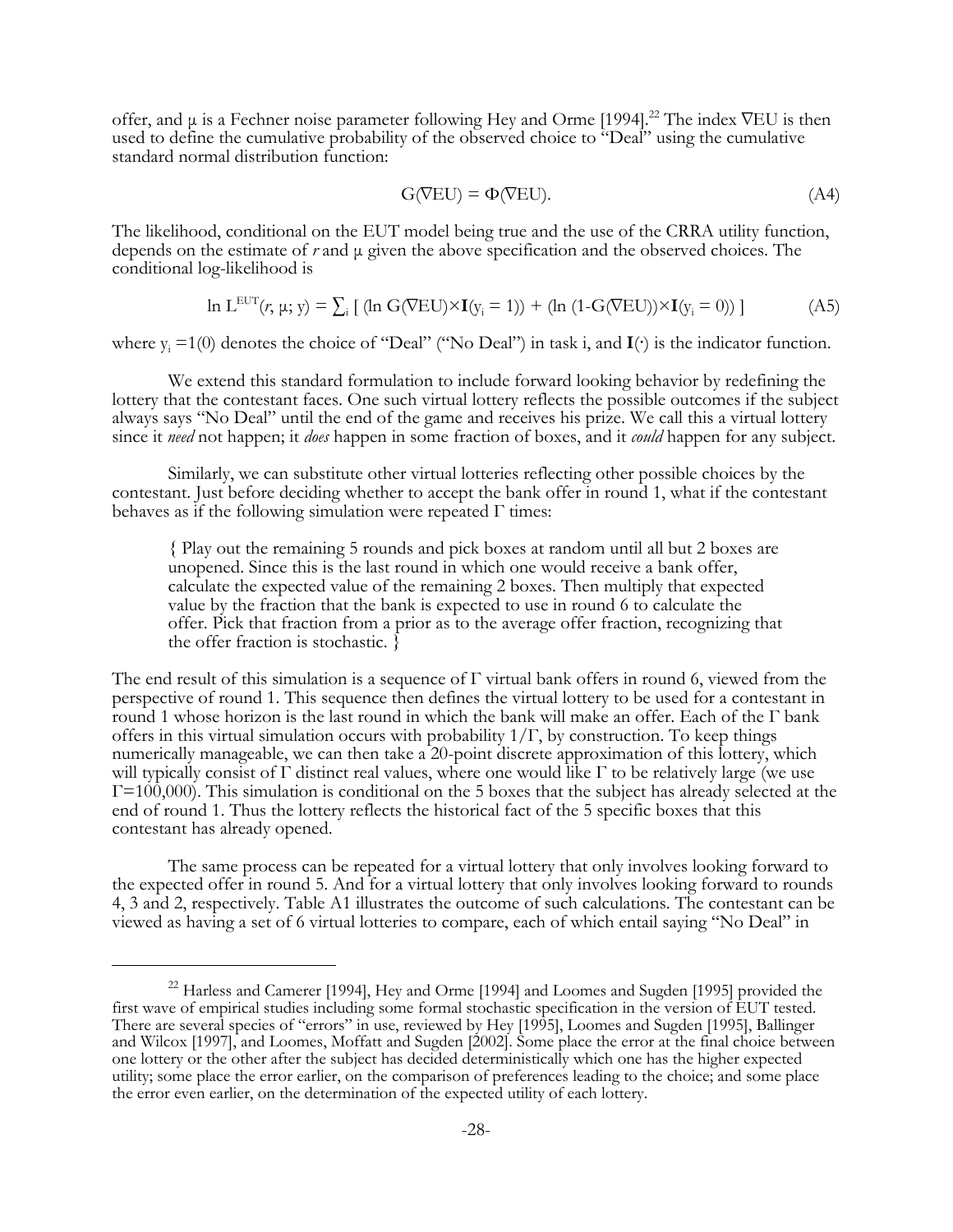round 1. The different virtual lotteries imply different choices in future rounds, but the same response in round 1.

To decide whether to accept the deal in round 1, we assume that the subject simply compares the maximum EU over these 6 virtual lotteries with the utility of the deterministic offer in round 1. To calculate EU and utility of the offer one needs to know the parameters of the utility function, but these are just 6 EU evaluations and 1 utility evaluation. These evaluations can be undertaken within a likelihood function evaluator, given candidate values of the parameters of the utility function.

The same process can be repeated in round 2, generating another set of 5 virtual lotteries to be compared to the actual bank offer in round 2. This simulation would not involve opening as many boxes, but the logic is the same. Similarly for rounds 3 through 6. Thus for each of round 1 through 6, we can compare the utility of the actual bank offer with the maximum EU of the virtual lotteries for that round, which in turn reflects the EU of receiving a bank offer in future rounds in the underlying game.

In addition, there exists a virtual lottery in which the subject says "No Deal" in every round. This is the virtual lottery that we view as being realized in round 7 in Table A1.

There are several advantages of this approach. First, we can directly see that the contestant that has a short horizon behaves in essentially the same manner as the contestant that has a longer horizon, and just substitutes different virtual lotteries into their latent EUT calculus. This makes it easy to test hypotheses about the horizon that contestants use, although here we assume that contestants evaluate the full horizon of options available. Second, one can specify mixture models of different horizons, and let the data determine what fraction of the sample employs which horizon. Third, the approach generalizes for any known offer function, not just the ones assumed here and in Table A1. Thus it is not as specific to the *DOND* task as it might initially appear. This is important if one views *DOND* as a canonical task for examining fundamental methodological aspects of dynamic choice behavior. Those methods should not exploit the specific structure of *DOND*, unless there is no loss in generality. In fact, other versions of *DOND* can be used to illustrate the flexibility of this approach, since they sometimes employ "follow on" games that can simply be folded into the virtual lottery simulation.<sup>23</sup> Finally, and not least, this approach imposes virtually no numerical burden on the maximum likelihood optimization part of the numerical estimation stage: all that the likelihood function evaluator sees in a given round is a non-stochastic bank offer, a handful of (virtual) lotteries to compare it to given certain proposed parameter values for the latent choice model, and the actual decision of the contestant to accept the offer or not. This parsimony makes it easy to examine alternative specifications of the latent dynamic choice process, as illustrated in our application to the SP/A model.

The one weakness of this approach is that it only approximates the fully dynamic solution of the problem facing the contestant. To illustrate, consider the contestant in round 5, facing 5 unopened prizes and having to open 3 prizes if he declines the bank offer in round 6. Call these prizes V, W, X, Y and Z. There are 9 combinations of prizes that could remain after opening 3 prizes. Our approach to the VL, from the perspective of the round 6 decision, evaluates the payoffs that confront the contestant for each of these  $\hat{9}$  combinations if he "mentally locks himself into saying D in round 6 and then gets the stochastic offer given the unopened prizes" or if he "mentally locks himself into saying ND in round 6 and then opens 1 more prize." The former is the VL associated with the strategy of saying ND in round 5 and D in round 6, and the latter is the VL associated with the strategy of saying ND in round 5 and ND again in round 6. We compare the EU

<sup>23</sup> For example, the *Chance* and *Supercase* variants in the Australian version.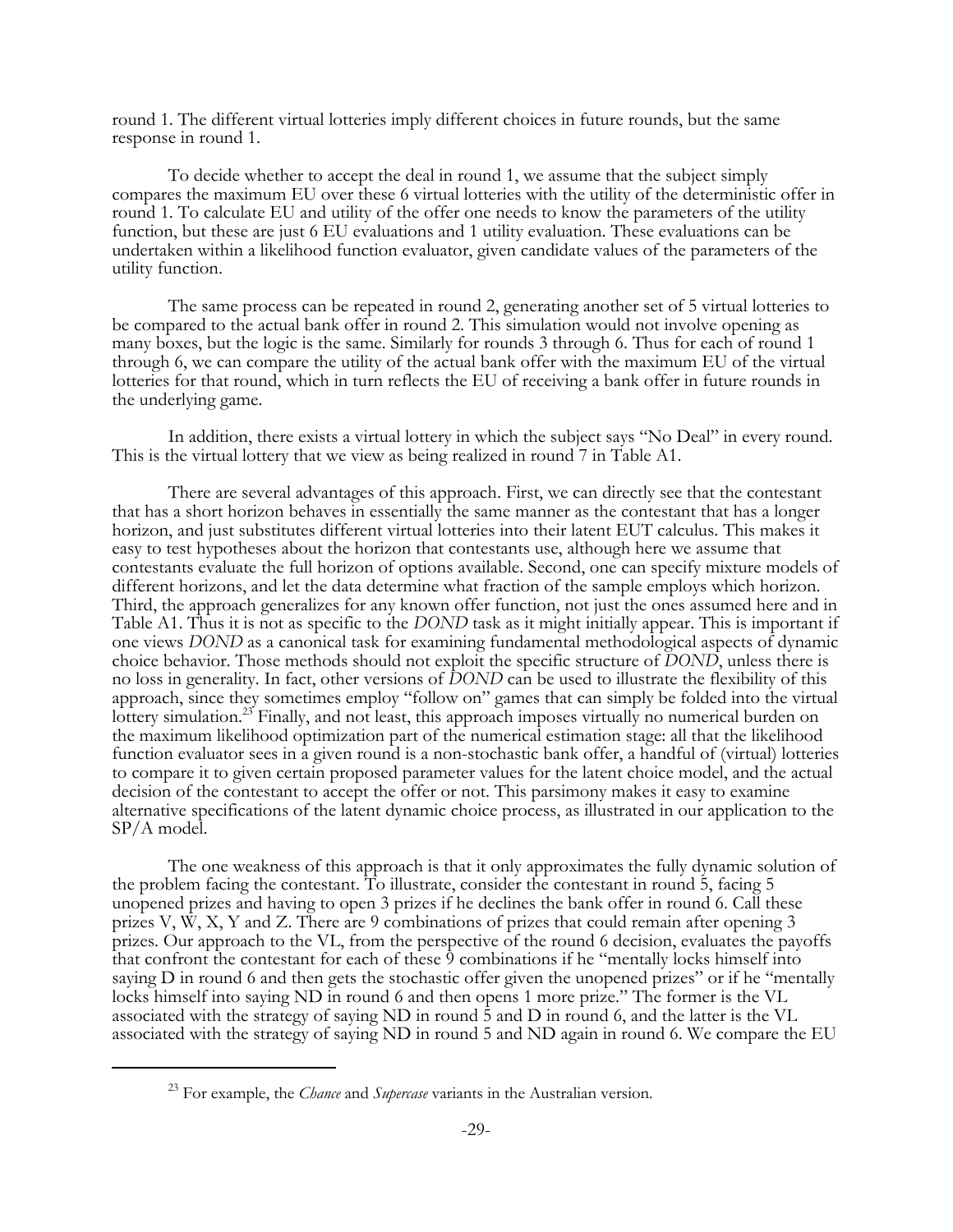of these two VL as seen from round 5, and pick the largest as representing the EU from saying ND in round 5. Finally, we compare this EU to the U from saying D in round 5, since the offer in round 5 is known and deterministic. The simplification comes from the fact that we do not evaluate the utility function in the each of the possible *virtual* round 6 decisions. A complete enumeration of each possible path would undertake 9 paired comparisons.

As one applies backwards induction to this complete enumeration, the number of possible paths explodes, and becomes computationally tedious to evaluate. Andersen, Harrison, Lau and Rutström [2008b; Appendix B] demonstrate that the approximation provided by our approach is an excellent one. The main reason it is a good approximation is that the critical feature of the forwardlooking path in *DOND* is to account for the expected increase in bank offers as a percentage of the expected value of unopened prizes, and our approach allows for that.

All estimates allow for the possibility of correlation between responses by the same subject, so the standard errors on estimates are corrected for the possibility that the responses are clustered for the same subject. The use of clustering to allow for "panel effects" from unobserved individual effects is common in the statistical survey literature.<sup>24</sup>

<sup>&</sup>lt;sup>24</sup> Clustering commonly arises in national field surveys from the fact that physically proximate households are often sampled to save time and money, but it can also arise from more homely sampling procedures. For example, Williams [2000; p.645] notes that it could arise from dental studies that "collect data on each tooth surface for each of several teeth from a set of patients" or "repeated measurements or recurrent events observed on the same person." The procedures for allowing for clustering allow heteroskedasticity between and within clusters, as well as autocorrelation within clusters. They are closely related to the "generalized estimating equations" approach to panel estimation in epidemiology (see Liang and Zeger [1986]), and generalize the "robust standard errors" approach popular in econometrics (see Rogers [1993]). Wooldridge [2003] reviews some issues in the use of clustering for panel effects, noting that significant inferential problems may arise with small numbers of panels. In the *DOND* literature, De Roos and Sarafidis [2006] demonstrate that alternative ways of correcting for unobserved individual heterogeneity (random effects or random coefficients) generally provide similar estimates, but that they are quite different from estimates that ignore that heterogeneity. Botti, Conte, DiCagno and D'Ippoliti [2006] also consider unobserved individual heterogeneity, and show that it is statistically significant in their models (which ignore dynamic features of the game).